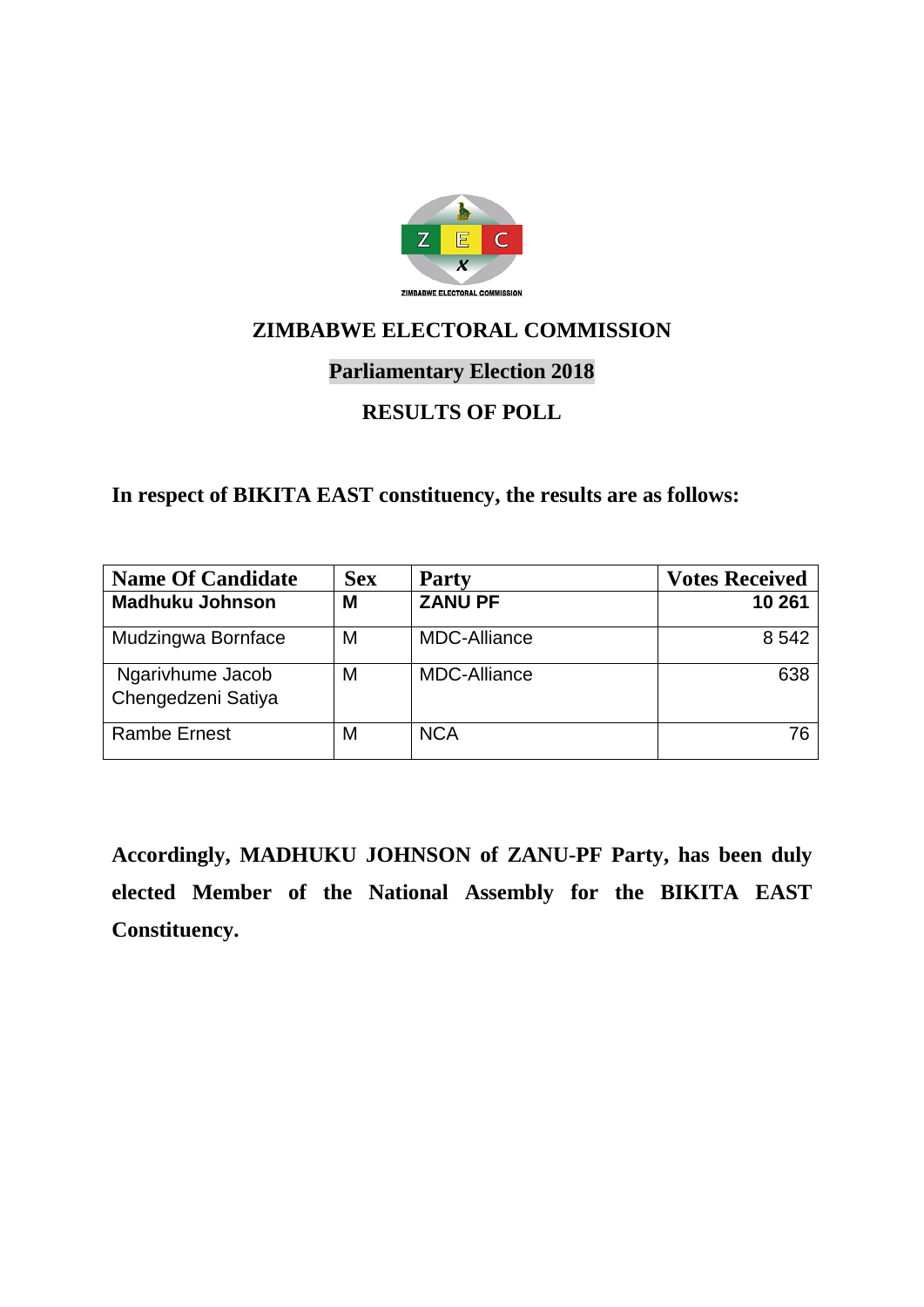

# **Parliamentary Election 2018**

### **RESULTS OF POLL**

#### **In respect of Bikita South constituency, the results are as follows:**

| <b>Name Of Candidate</b> | <b>Sex</b> | <b>Party</b>        | <b>Votes Received</b> |
|--------------------------|------------|---------------------|-----------------------|
| Jaboon Jeppy             | Μ          | <b>MDC-Alliance</b> | 3587                  |
| Mukatawa Tawanda         | M          | <b>MDCT</b>         | 792                   |
| <b>Mukuwe Robert</b>     | M          | <b>PRC</b>          | 342                   |
| Nyajena Charles          | M          | Independent         | 1815                  |
| Sithole Josiah           | M          | <b>ZANU PF</b>      | 10 559                |
| Ziki Dennis Anyway       | М          | <b>NCA</b>          | 88                    |

**Accordingly, SITHOLE JOSIAH of ZANU-PF Party, has been duly elected Member of the National Assembly for the Bikita South Constituency.**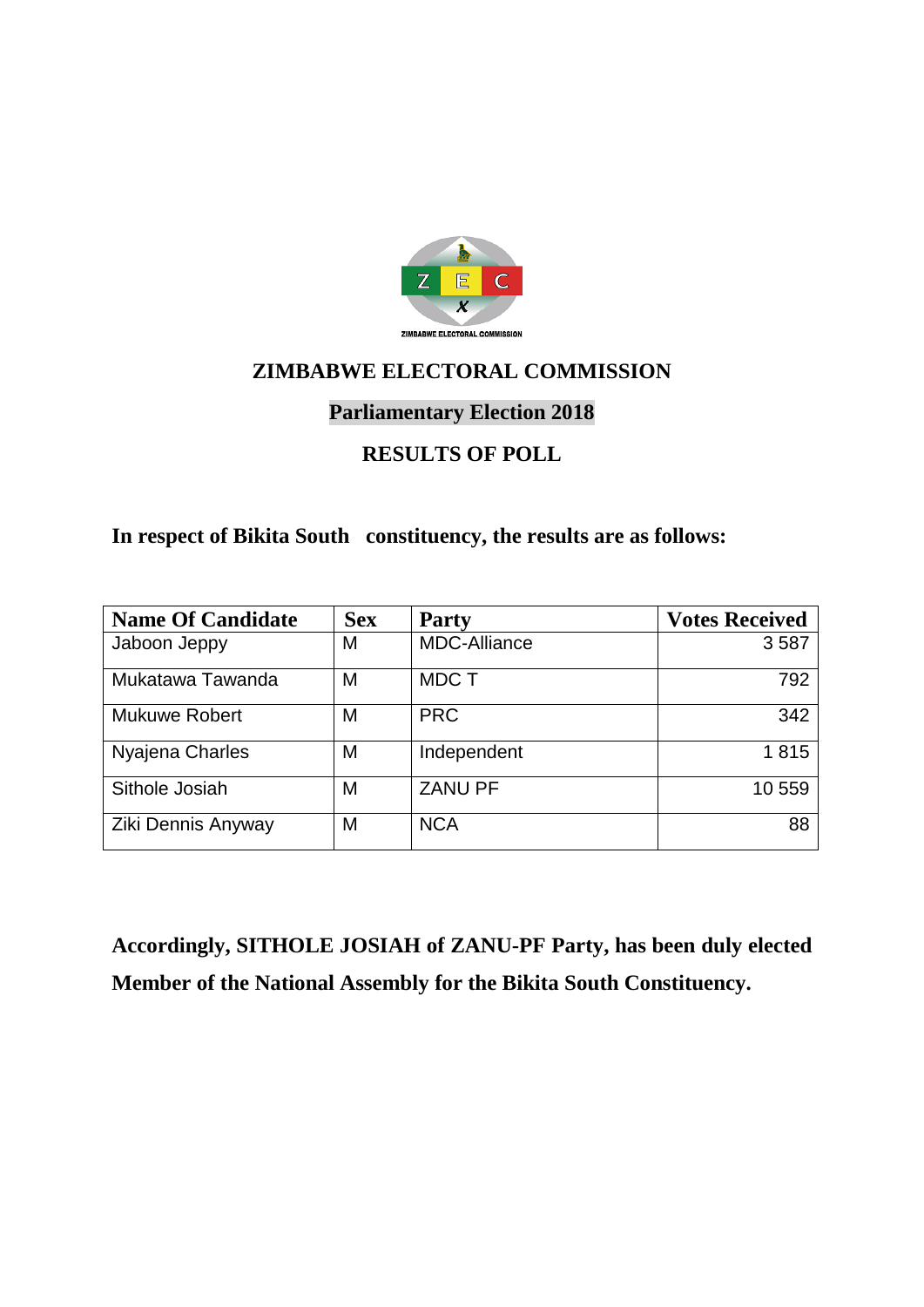

### **Parliamentary Election 2018**

### **RESULTS OF POLL**

**In respect of Bikita West constituency, the results are as follows:**

| <b>Name Of Candidate</b> | <b>Sex</b> | <b>Party</b>        | <b>Votes Received</b> |
|--------------------------|------------|---------------------|-----------------------|
| <b>BHADHARAI</b>         | M          | <b>MDC-ALLIANCE</b> | 7409                  |
| <b>KUDAKWASHE</b>        |            |                     |                       |
| <b>CHIVASA MADOCK</b>    | M          | <b>NCA</b>          | 463                   |
| <b>TATIRAI</b>           |            |                     |                       |
| <b>KATEMA BENJAMIN</b>   | M          | MDC T               | 592                   |
| <b>MUSAKWA ELIA</b>      | M          | <b>ZANUPF</b>       | 12 9 9 1              |

**Accordingly, MUSAKWA ELIA of ZANU-PF Party, has been duly elected Member of the National Assembly for the Bikita West Constituency.**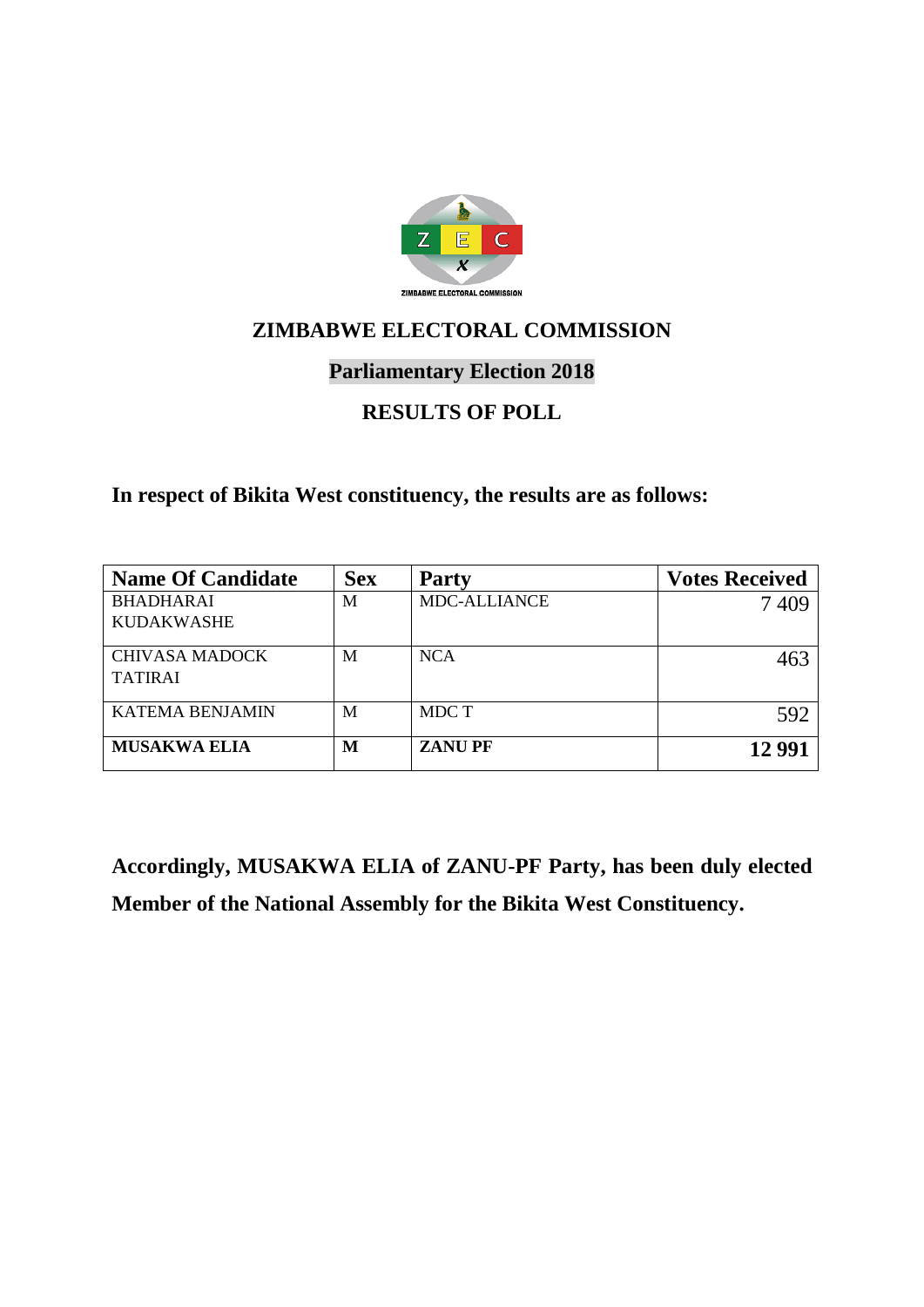

# **ZIMBABWE ELECTORAL COMMISSION NATIONAL ASSEMBLY ELECTION 2018**

### **RESULTS OF POLL**

#### **In respect of CHIREDZI EAST NATIONAL ASSEMBLY constituency,**

**the results are as follows:**

| <b>Name of Candidate</b> | <b>Sex</b> | <b>Party</b>        | <b>Votes Received</b> |
|--------------------------|------------|---------------------|-----------------------|
|                          |            |                     |                       |
| <b>MAKUNI SURE</b>       | M.         | <b>MDC ALLIANCE</b> | 3889                  |
| <b>MASIYA DENFORD</b>    | М          | <b>ZANUPF</b>       | 11 052                |
|                          |            |                     |                       |

**Accordingly, MASIYA DENFORD of ZANU PF Party, has been duly elected Member of the National Assembly for the CHIREDZI EAST Constituency.**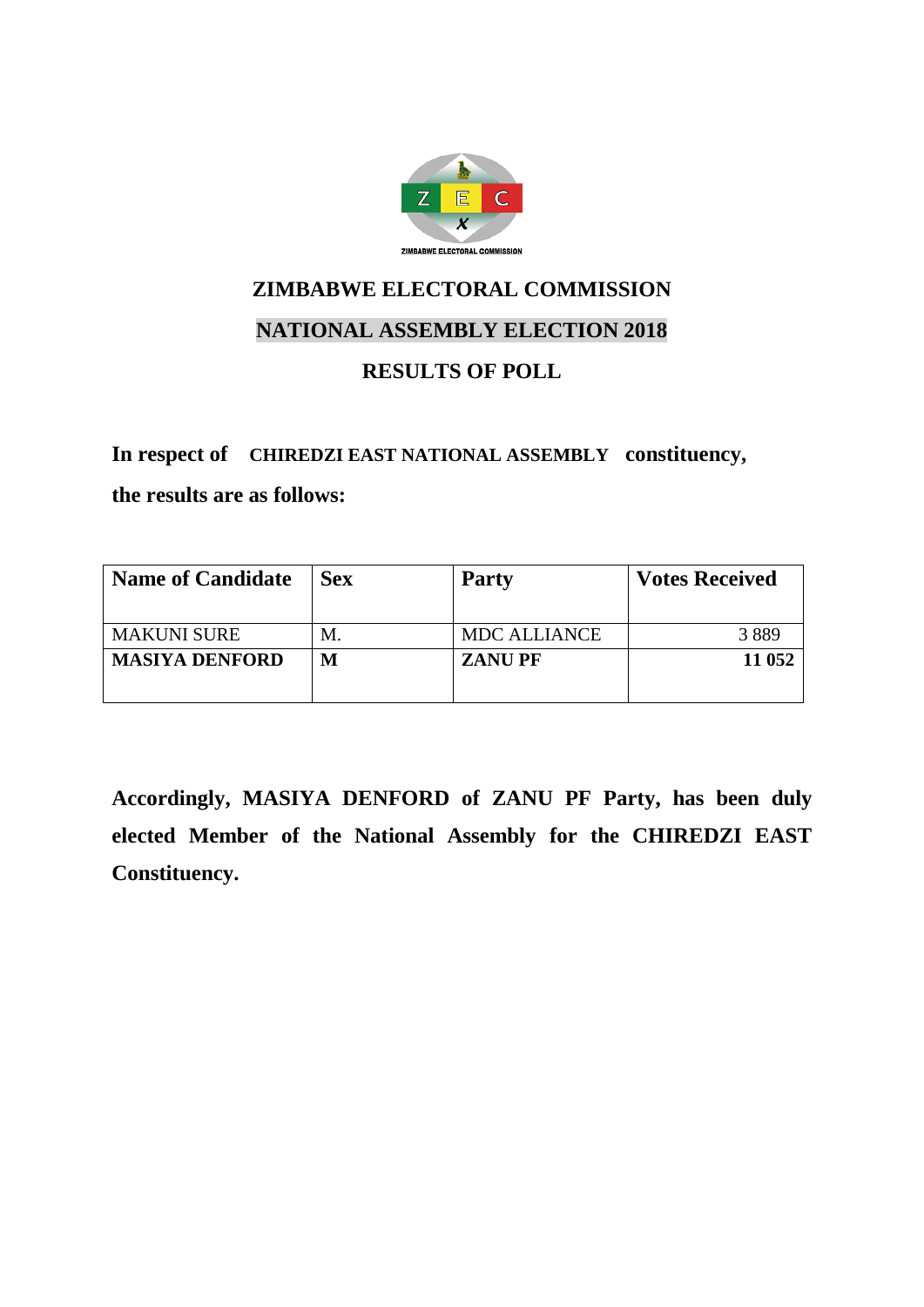

#### **NATIONAL ASSEMBLY ELECTION 2018**

### **RESULTS OF POLL**

**In respect of CHIREDZI NORTH NATIONAL ASSEMBLY constituency, the results are as follows:**

| <b>Name of Candidate</b>            | <b>Sex</b> | <b>Party</b>  | <b>Votes Received</b> |
|-------------------------------------|------------|---------------|-----------------------|
| <b>BHILLA ROYI</b>                  | М          | <b>ZANUPF</b> | 35 893                |
| <b>CHITURUMANI</b><br><b>JOSEPH</b> | M          | <b>NPF</b>    | 1 2 9 1               |
| <b>MACHIVA FAITH</b>                | F          | <b>ZIPP</b>   | 635                   |

**Accordingly, BILLAH ROYI of ZANU PF Party, has been duly elected Member of the National Assembly for the CHIREDZI NORTH Constituency.**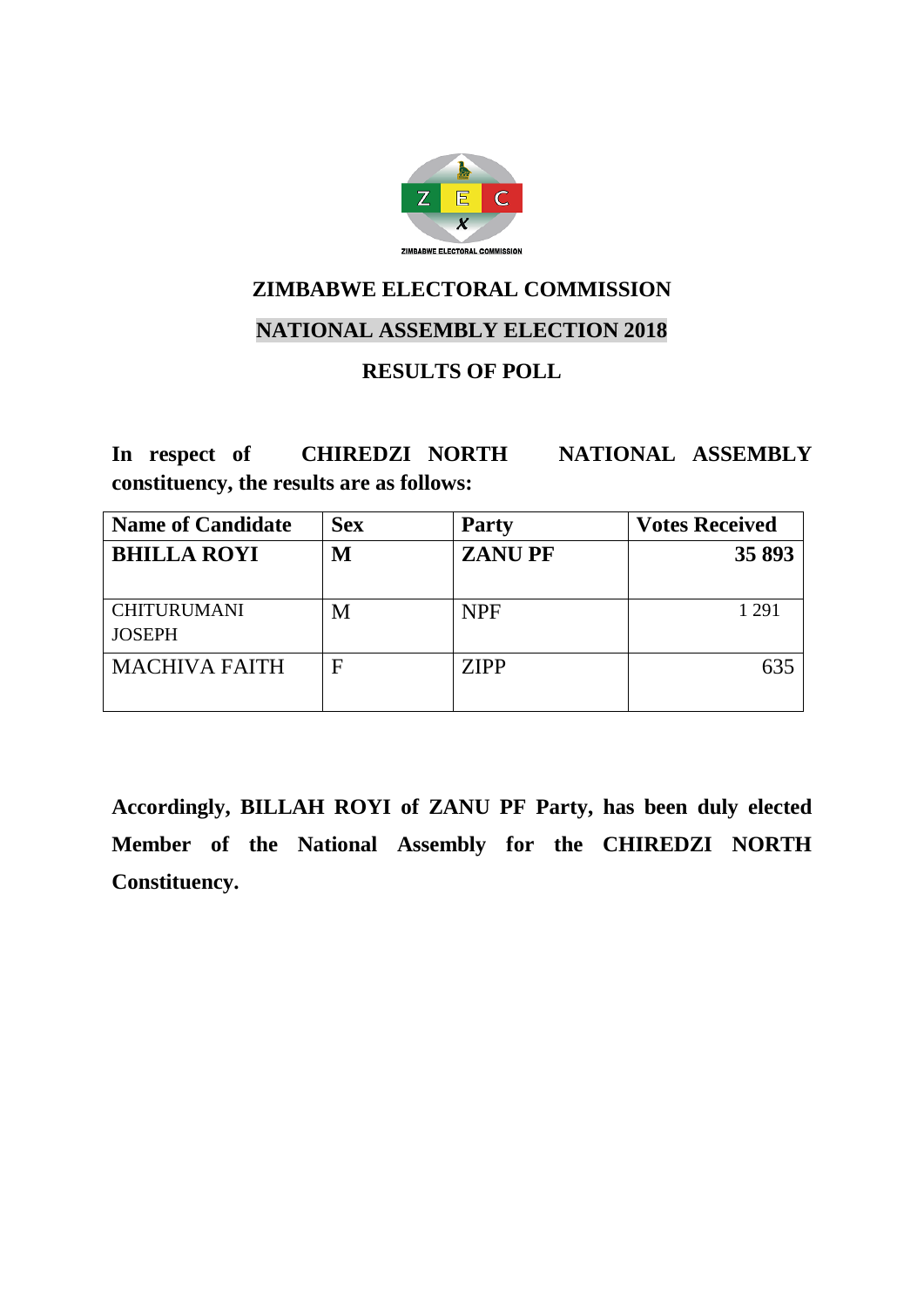

### **NATIONAL ASSEMBLY ELECTION 2018**

### **RESULTS OF POLL**

# **In respect of CHIREDZI SOUTH NATIONAL ASSEMBLY constituency, the results are as follows:**

| <b>Name Of Candidate</b>        | <b>Sex</b> | <b>Party</b>  | <b>Votes Received</b> |
|---------------------------------|------------|---------------|-----------------------|
| Chinhavi Jephias                |            | Independent   | 780                   |
| <b>Gwanetsa Kalisto Killion</b> | M          | <b>ZANUPF</b> | 9 7 1 0               |
| Shumba Sithembinkosi            | М          | MDC T         | 43 <sup>1</sup>       |
| <b>Tsumele Patrick</b>          |            | MDC-Alliance  | 1936                  |

**Accordingly, GWANETSA KALISTO KILLION of ZANU PF Party, has been duly elected Member of the National Assembly for the CHIREDZI SOUTH Constituency.**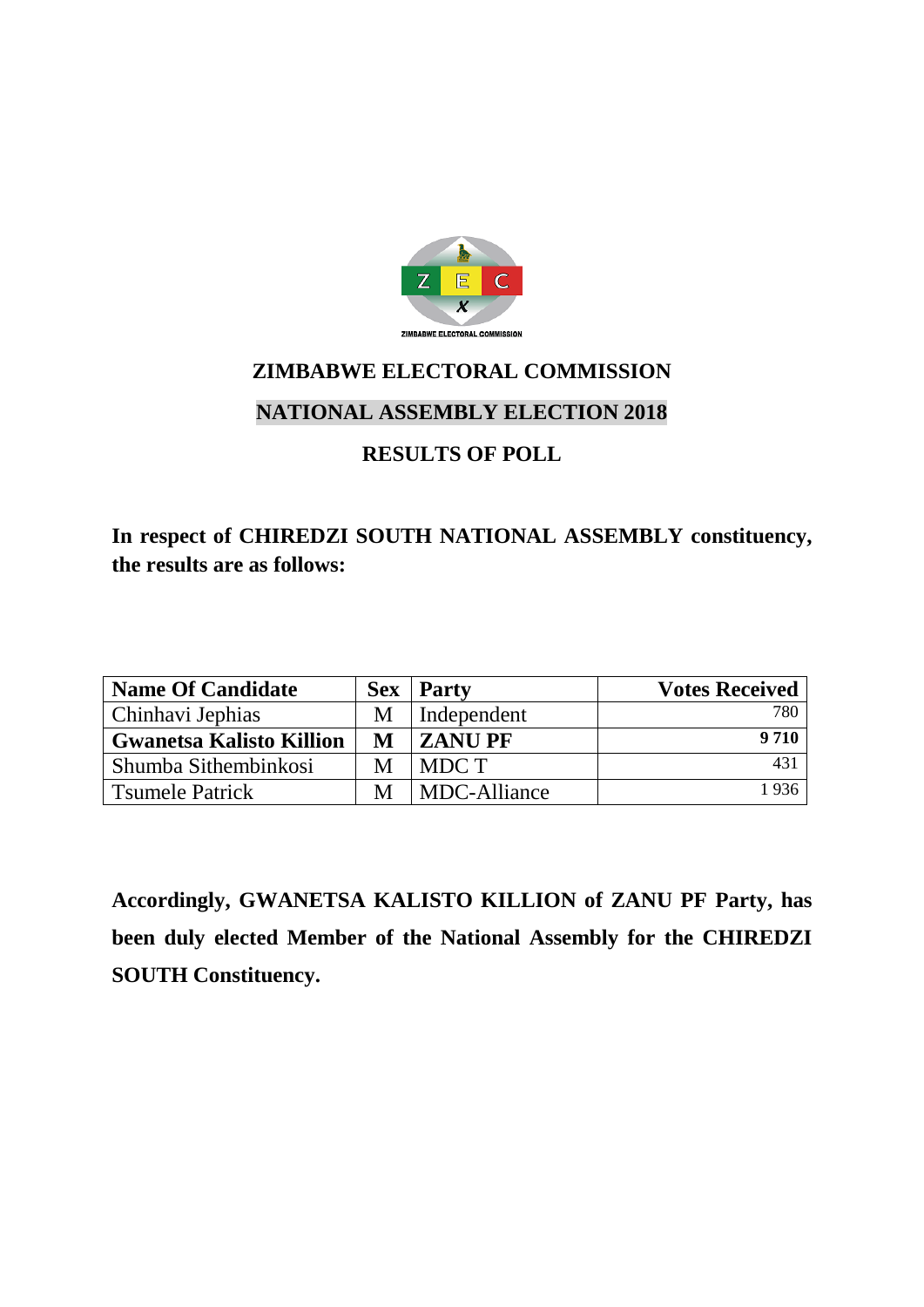

# **NATIONAL ASSEMBLY ELECTION 2018**

#### **RESULTS OF POLL**

#### **In respect of CHIREDZI WEST NATIONAL ASSEMBLY constituency,**

#### **the results are as follows:**

| <b>Name of Candidate</b> | <b>Sex</b>     | Party               | <b>Votes Received</b> |
|--------------------------|----------------|---------------------|-----------------------|
| <b>BALOYI</b>            | M              | <b>INDEPENDENT</b>  | 2493                  |
| <b>SIMBARASHE</b>        |                |                     |                       |
| <b>BHEBHE LIVISON</b>    | M              | <b>INDEPENDENT</b>  | 335                   |
| <b>CHIWA</b>             | M              | <b>INDEPENDENT</b>  | 2361                  |
| <b>DARLINGTON</b>        |                |                     |                       |
| <b>MAJEKWANA</b>         | $\overline{F}$ | <b>ZIPP</b>         | 220                   |
| <b>FUNGISAI</b>          |                |                     |                       |
| <b>MAKONESE</b>          | M              | <b>NPF</b>          | 259                   |
| <b>SAMSON</b>            |                |                     |                       |
| <b>ALPHONCE</b>          |                |                     |                       |
| <b>MANGANYE</b>          | M              | <b>INDEPENDENT</b>  | 890                   |
| <b>JOHN</b>              |                |                     |                       |
| <b>MUSIKAVANHU</b>       | M              | <b>ZANUPF</b>       | 15 759                |
| <b>DUMO</b>              |                |                     |                       |
| <b>AUGUSTINE</b>         |                |                     |                       |
| <b>TEMBA STANLEY</b>     | M              | <b>MDC ALLIANCE</b> | 10 508                |

**Accordingly, MUSIKAVANHU DUMO AUGUSTINE of ZANU PF Party, has been duly elected Member of the National Assembly for the CHIREDZI WEST Constituency.**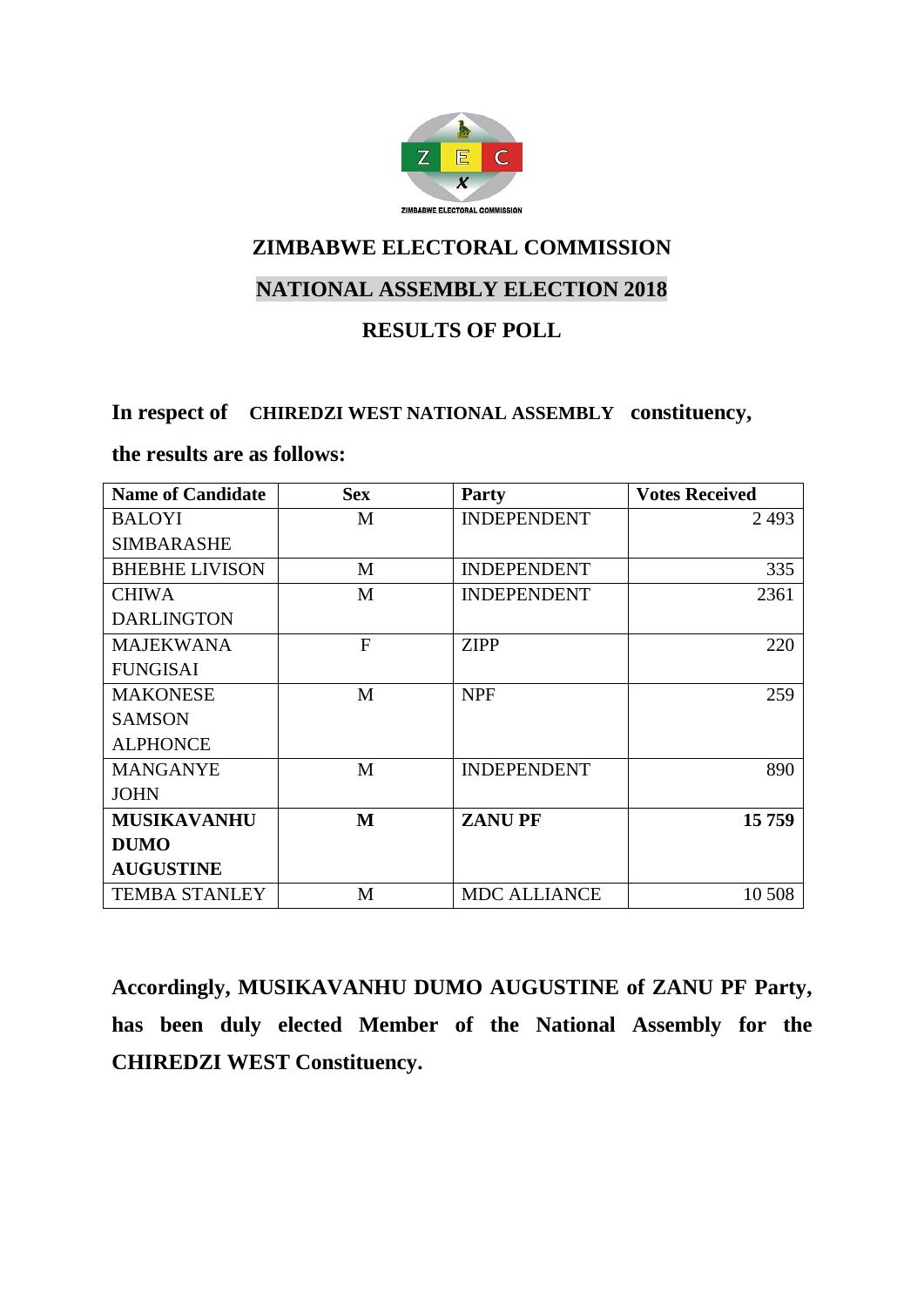

# **NATIONAL ASSEMBLY ELECTION 2018**

### **RESULTS OF POLL**

### **In respect of CHIVI CENTRAL constituency, the results are as follows:**

| <b>NAME OF</b>          |            |                  | <b>VOTES</b>    |
|-------------------------|------------|------------------|-----------------|
| <b>CANDIDATE</b>        | <b>SEX</b> | <b>PARTY</b>     | <b>RECEIVED</b> |
| Chinjakanja Joseph      | M          | MDC T            | 892             |
| Chivhanga Henry         | M          | MDC-Alliance     | 4 6 9 4         |
| Gwanongodza             |            |                  | 14 18 6         |
| <b>Ephraim</b>          | M          | <b>ZANUPF</b>    |                 |
| <b>Mbangure Clophas</b> | M          | <b>ZIPP</b>      | 214             |
| Mbenganai Esau          | M          | <b>NCA</b>       | 90              |
|                         |            | PEOPLE'S RAINBOW | 194             |
| Sharara Brighton        | Μ          | <b>COALITION</b> |                 |

**Accordingly, GWANONGODZA EPHRAIM of ZANU-PF Party, has been duly elected Member of the National Assembly for the CHIVI CENTRAL Constituency.**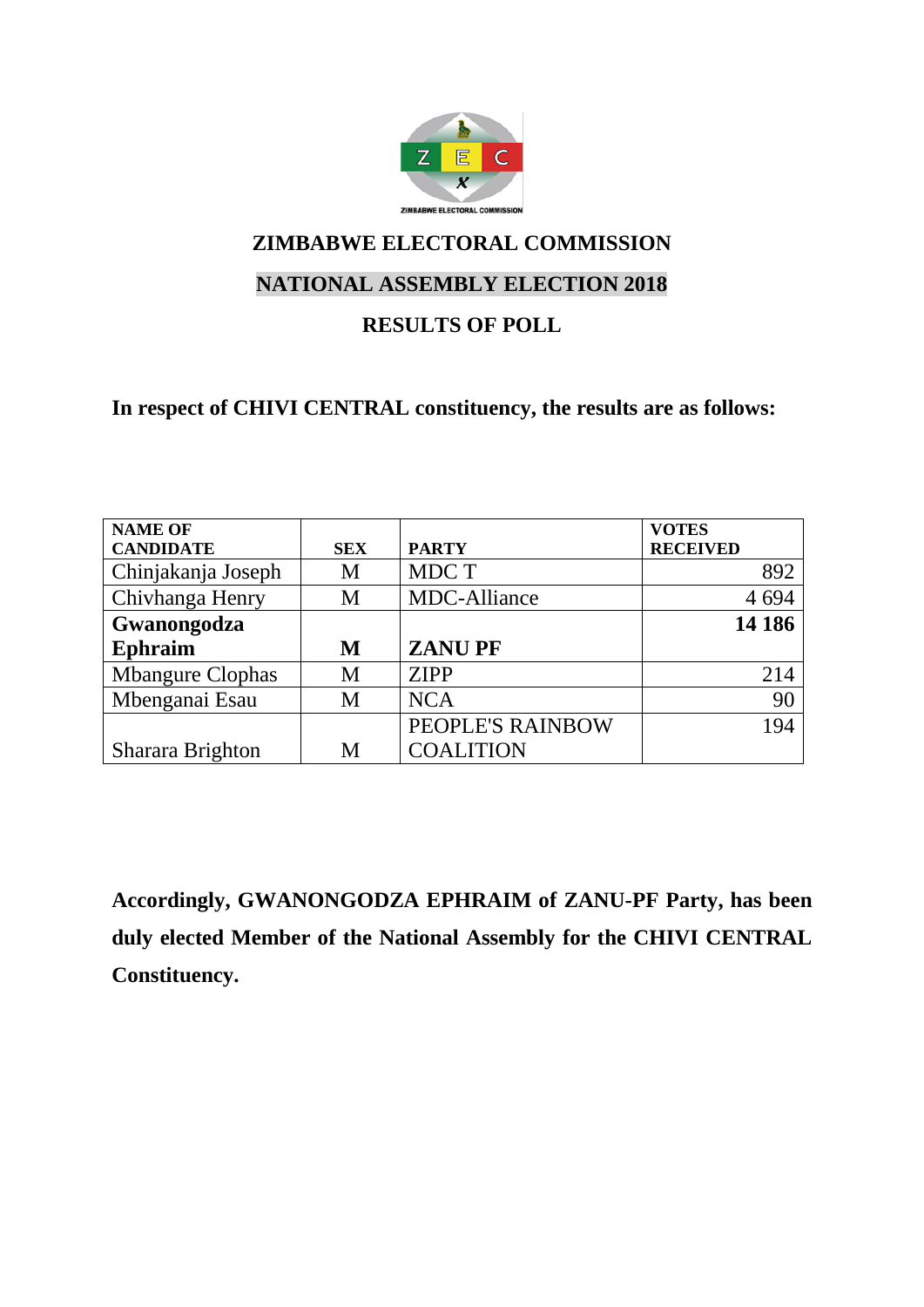

### **Parliamentary Election 2018**

### **RESULTS OF POLL**

**In respect of Chivi North constituency, the results are as follows:**

| <b>Name Of Candidate</b> | <b>Sex</b> | <b>Party</b>        | <b>Votes Received</b> |
|--------------------------|------------|---------------------|-----------------------|
| Mapipi Dickson           | M          | <b>MDC-Alliance</b> | 4 9 0 5               |
| <b>Mudzivo Owen</b>      | M          | <b>PRZ</b>          | 494                   |
| <b>Tongofa Mathias</b>   | M          | <b>ZANU-PF</b>      | 10 627                |

**Accordingly, TONGOFA MATHIAS of ZANU-PF Party, has been duly elected Member of the National Assembly for the CHIVI NORTH Constituency.**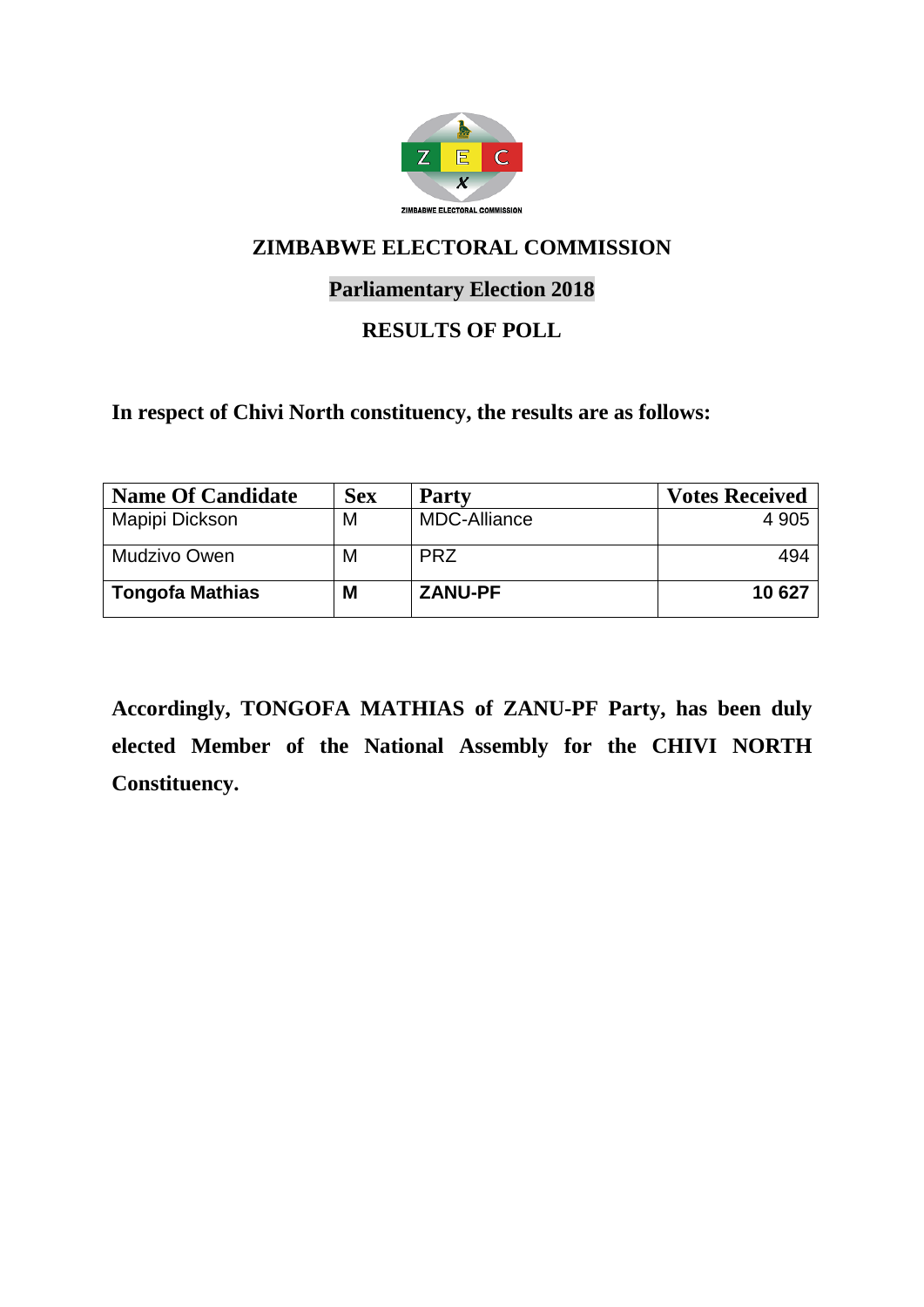

### **Parliamentary Election 2018**

### **RESULTS OF POLL**

#### **In respect of CHIVI SOUTH constituency, the results are as follows:**

| <b>Name Of Candidate</b>    | <b>Sex</b> | <b>Party</b>        | <b>Votes Received</b> |
|-----------------------------|------------|---------------------|-----------------------|
| Dzingirai Ivene             | Μ          | Independent         | 1823                  |
| Madzimure Tarisai           | F          | <b>PRC</b>          | 226                   |
| Malunguza Sharon            | F          | <b>RPZ</b>          | 184                   |
| <b>Mhlolo Paul Thompson</b> | M          | <b>MDC Alliance</b> | 3 3 1 2               |
| <b>Zivhu Killer</b>         | M          | <b>ZANU PF</b>      | 13 330                |
| Zizhou Togarepi             | M          | <b>ZIPP</b>         | 248                   |

**Accordingly, ZIVHU KILLER of ZANU-PF Party, has been duly elected Member of the National Assembly for the CHIVI SOUTH Constituency.**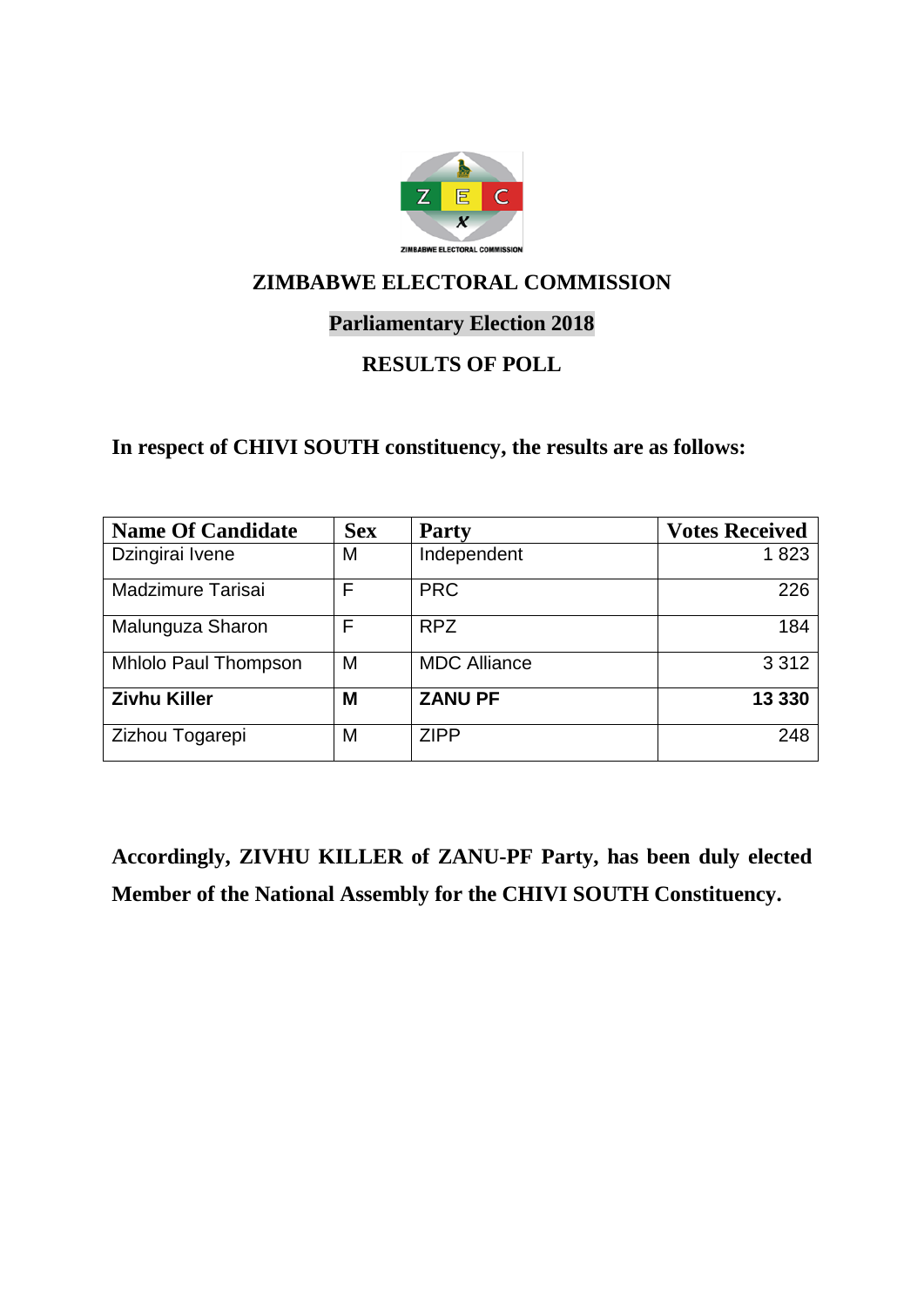

### **Parliamentary Election 2018**

### **RESULTS OF POLL**

### **In respect of GUTU CENTRAL constituency, the results are as follows:**

| <b>Name Of Candidate</b> | <b>Sex</b> | <b>Party</b>                   | <b>Votes Received</b> |
|--------------------------|------------|--------------------------------|-----------------------|
| <b>Bikoloni Shillah</b>  | F          | <b>Build Zimbabwe Alliance</b> | 128                   |
| <b>Chitando Wiston</b>   | M          | <b>ZANU PF</b>                 | 11 496                |
| Mafuratidze Last         | M          | <b>PRC</b>                     | 163                   |
| <b>Mandigo Enerst</b>    | M          | <b>MDC-Alliance</b>            | 3805                  |
| Musoni Crispa Zvovuno    | M          | <b>MDC-Alliance</b>            | 1 0 4 8               |
| <b>Rugwaro Pias</b>      | M          | <b>MDCT</b>                    | 149                   |

**Accordingly, CHITANDO WISTON of ZANU-PF Party, has been duly elected Member of the National Assembly for the GUTU CENTRAL Constituency.**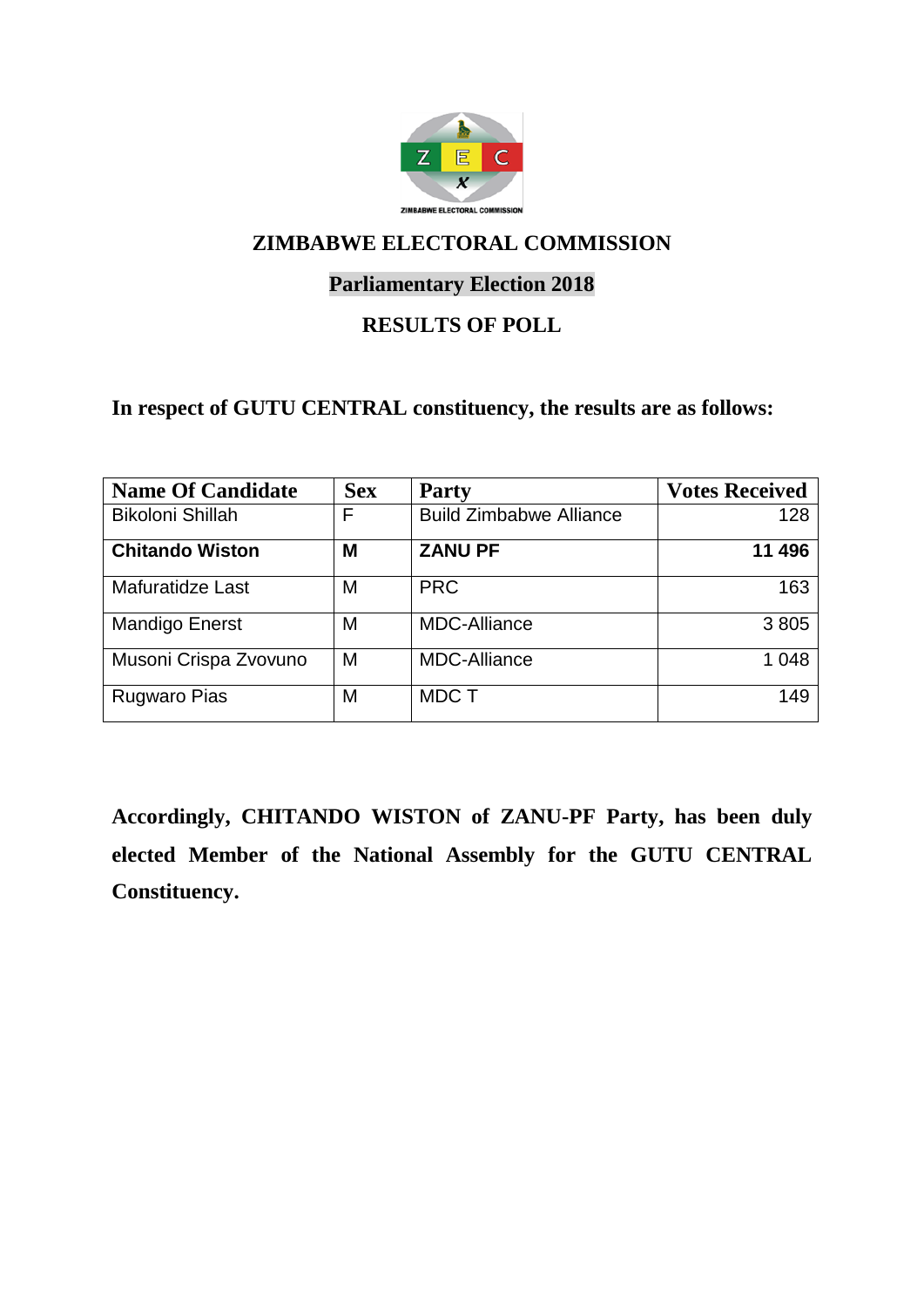

### **Parliamentary Election 2018**

### **RESULTS OF POLL**

**In respect of GUTU EAST constituency, the results are as follows:**

| <b>Name Of Candidate</b>   | <b>Sex</b> | <b>Party</b>        | <b>Votes Received</b> |
|----------------------------|------------|---------------------|-----------------------|
| Chikwama Berta             |            | <b>ZANU PF</b>      | 7 203                 |
| Chirume Kuraoga<br>Godfrey | М          | <b>MDCT</b>         | 1 0 4 5               |
| Marwiza Jackson            | М          | <b>MDC-Alliance</b> | 5 0 2 0               |

**Accordingly, CHIKWAMA BERTA of ZANU-PF Party, has been duly elected Member of the National Assembly for the GUTU EAST Constituency.**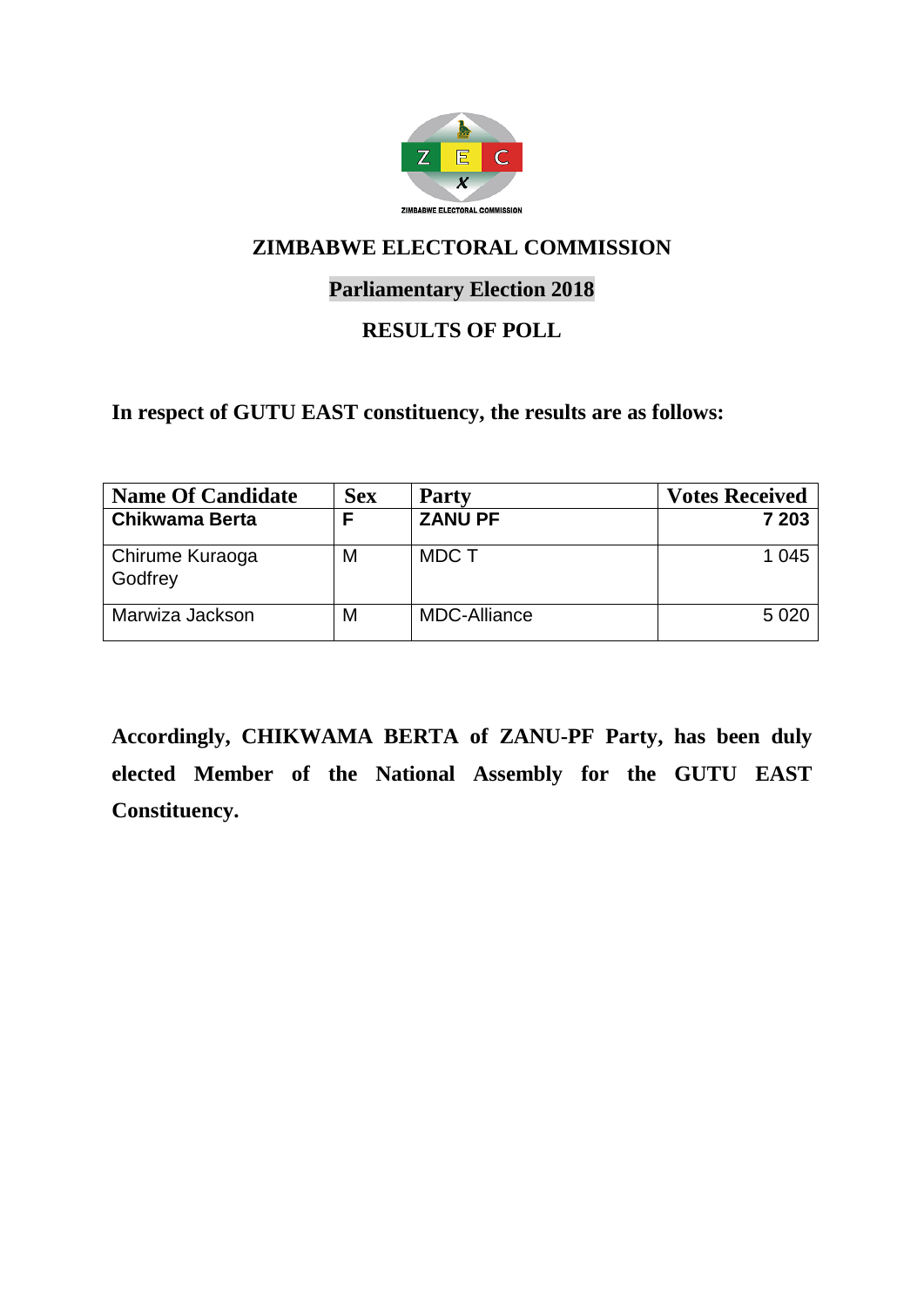#### **Parliamentary Election 2018**

### **RESULTS OF POLL**

### **In respect of GUTU NORTH constituency, the results are as follows:**

| <b>Name Of Candidate</b> | <b>Sex</b> | <b>Party</b>        | <b>Votes Received</b> |
|--------------------------|------------|---------------------|-----------------------|
| Manyere Juniel           | M          | <b>MDC-Alliance</b> | 3 2 7 8               |
| Wakurawarerwa Jonah      | M          | MDC-T               | 436                   |
| Simbanegavi Yeukai       | M          | <b>ZANU PF</b>      | 8 0 8 0               |

**Accordingly, SIMBANEGAVI YEUKAI of ZANU-PF Party, has been duly elected Member of the National Assembly for the GUTU NORTH Constituency.**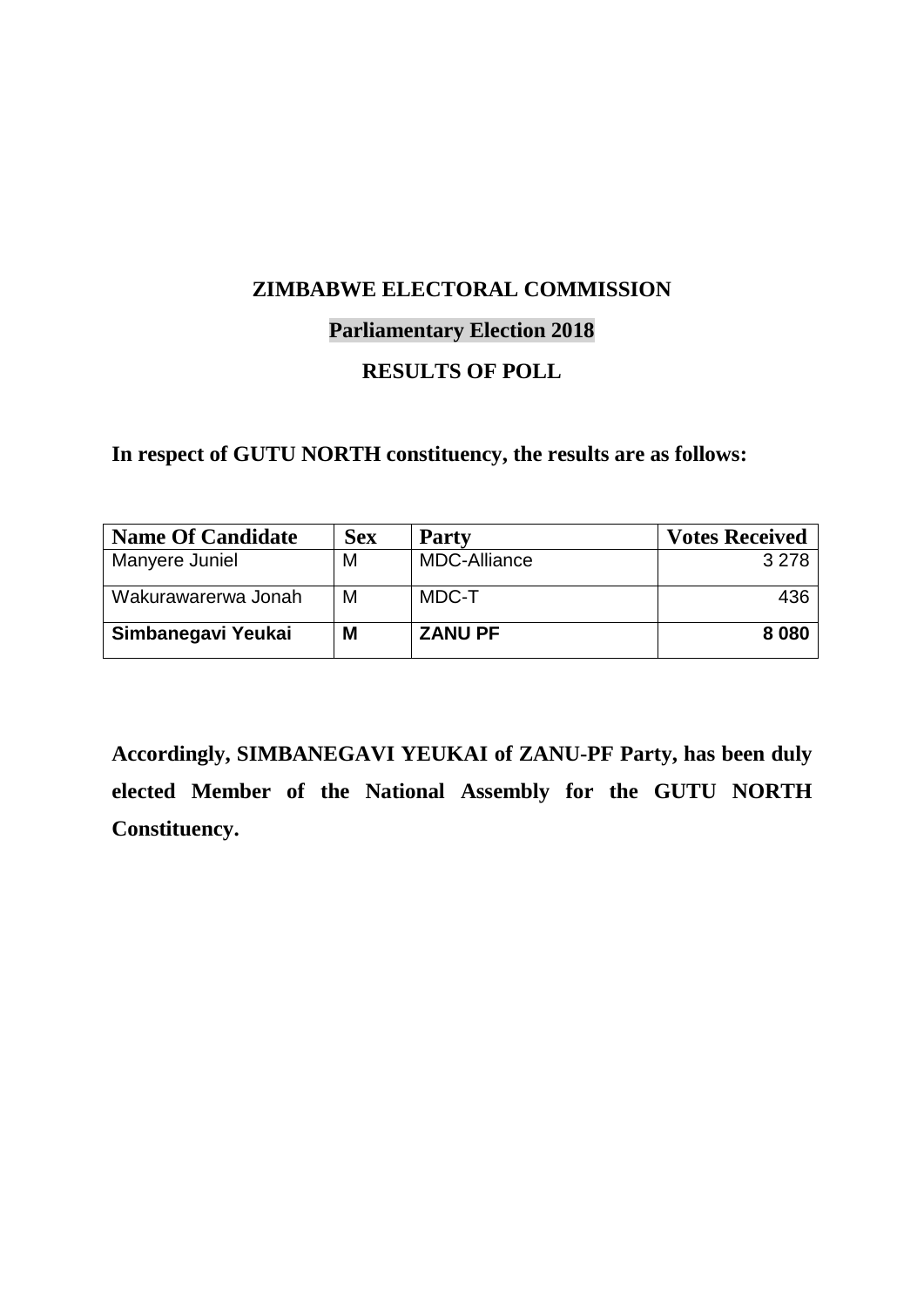

### **NATIONAL ASSEMBLY ELECTION 2018**

### **RESULTS OF POLL**

### **In respect of GUTU SOUTH NATIONAL ASSEMBLY constituency, the results are as follows:**

| <b>Name Of Candidate</b> | <b>Sex</b> | <b>Party</b>          | <b>Votes Received</b> |
|--------------------------|------------|-----------------------|-----------------------|
| <b>Mudzamiri Thomas</b>  | M          | <b>NCA</b>            | 224                   |
| Musendekwa Eriam         | M          | <b>MDC-Alliance</b>   | 6 0 5 2               |
| <b>Mutero Fanuel</b>     | M          | MDC T                 | 259                   |
|                          |            | <b>UNITED PARTY</b>   | 72                    |
| Shayanowako Brighton     | М          | <b>ZIMBABWE</b>       |                       |
| Togarepi Pupurai         | M          | <b>ZANUPF</b>         | 7938                  |
|                          |            | <b>BUILD ZIMBABWE</b> | 95                    |
| Tome Edward              | M          | <b>ALLIANCE</b>       |                       |

**Accordingly, TOGAREPI PUPURAI of ZANU PF Party, has been duly elected Member of the National Assembly for the GUTU SOUTH Constituency.**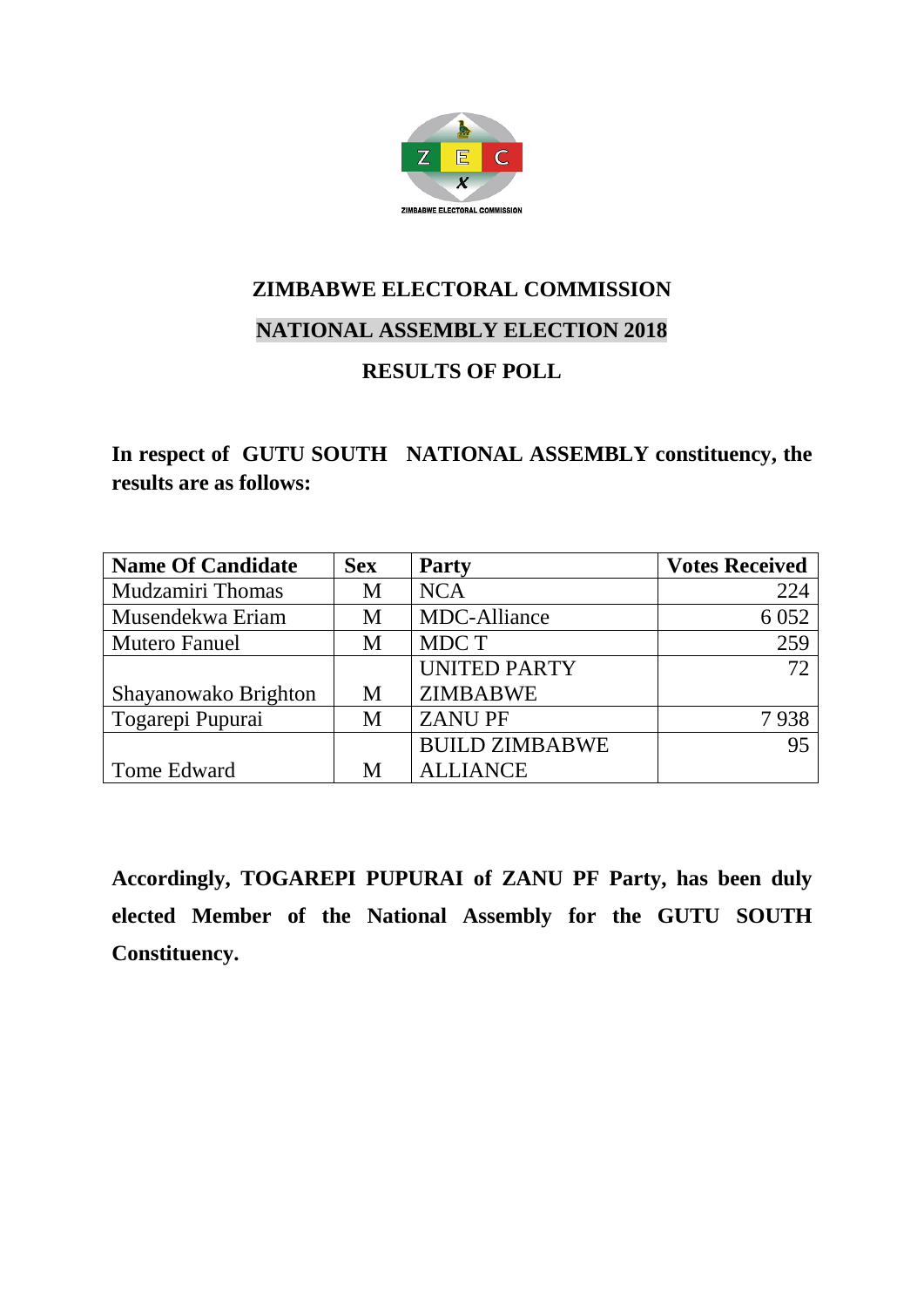

### **Parliamentary Election 2018**

### **RESULTS OF POLL**

### **In respect of GUTU WEST constituency, the results are as follows:**

| <b>Name Of Candidate</b> | <b>Sex</b> | <b>Party</b>               | <b>Votes Received</b> |
|--------------------------|------------|----------------------------|-----------------------|
| Chinama Tauya            | M          | PEOPLE'S RAINBOW COALITION | 442                   |
| Manguma Stanley          | M          | MDC-Alliance               | 2998                  |
| Mupini Knowledge         | M          | MDC-Alliance               | 536                   |
| Paradza John             | м          | <b>ZANU PF</b>             | 14 139                |

**Accordingly, PARADZA JOHN of ZANU-PF Party, has been duly elected Member of the National Assembly for the GUTU WEST Constituency.**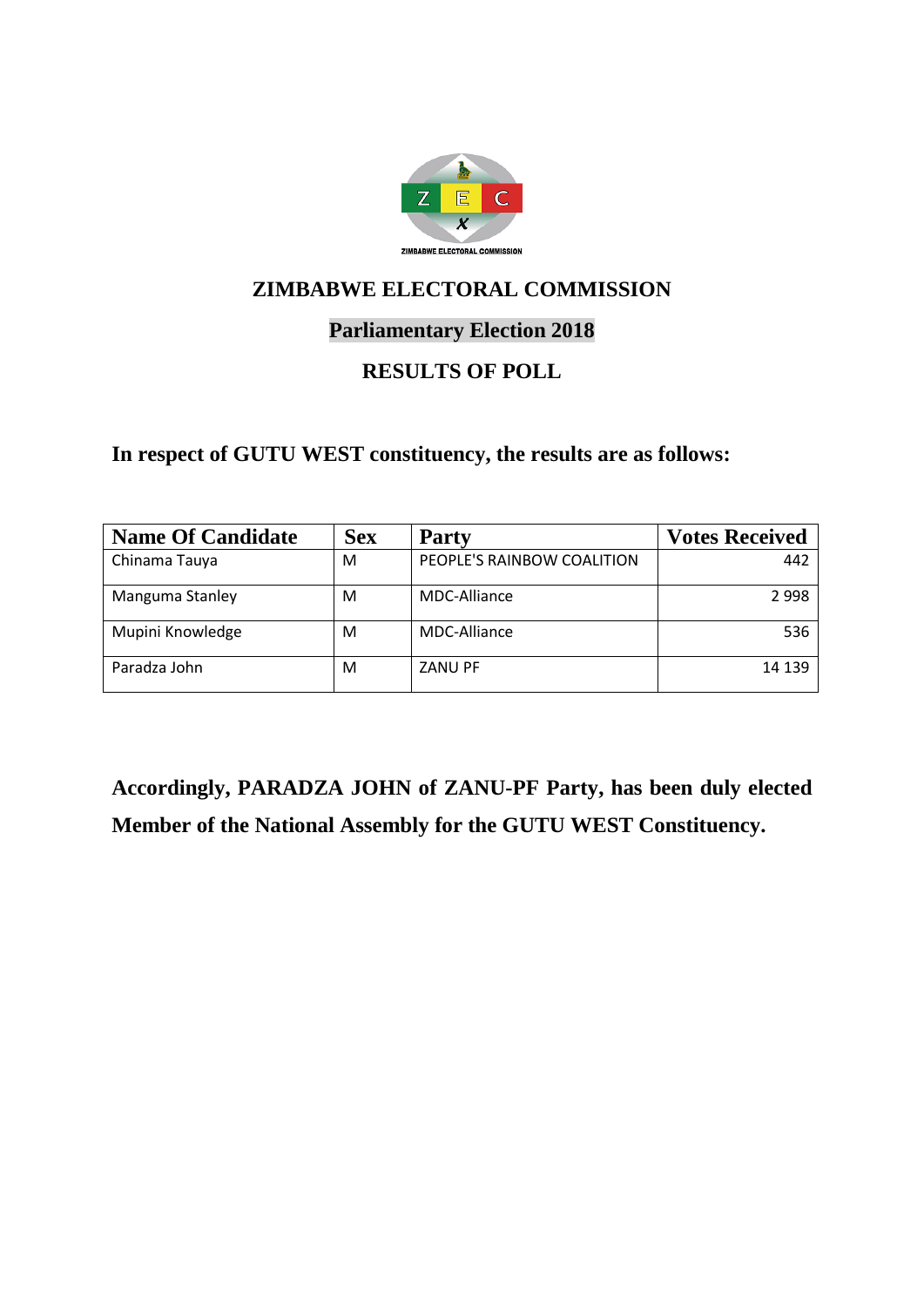

### **RESULTS OF POLL**

# **In respect of MASVINGO CENTRAL NATIONAL ASSEMBLY constituency, the results are as follows:**

| <b>Name Of Candidate</b>                | <b>Sex</b> | <b>Party</b>        | <b>Votes Received</b> |
|-----------------------------------------|------------|---------------------|-----------------------|
| <b>JEKO ISHMAEL</b>                     | M          | <b>INDEPENDENT</b>  | 950                   |
| <b>MAVHAIRE MOSES</b><br><b>TINASHE</b> | M          | <b>PRC</b>          | 689                   |
| <b>MAZORODZE GARIKAI</b>                | M          | <b>UDA</b>          | 169                   |
| <b>MHERE EDMOND</b>                     | M          | <b>ZANUPF</b>       | 8 1 5 2               |
| PAZORORA RANGANAI                       | M          | <b>BZA</b>          | 592                   |
| <b>MANHAZU INNOCENT</b>                 | M          | <b>MDC-ALLIANCE</b> |                       |

**Accordingly, MHERE EDMOND of ZANU PF Party, has been duly elected Member of the National Assembly for the Masvingo Central Constituency.**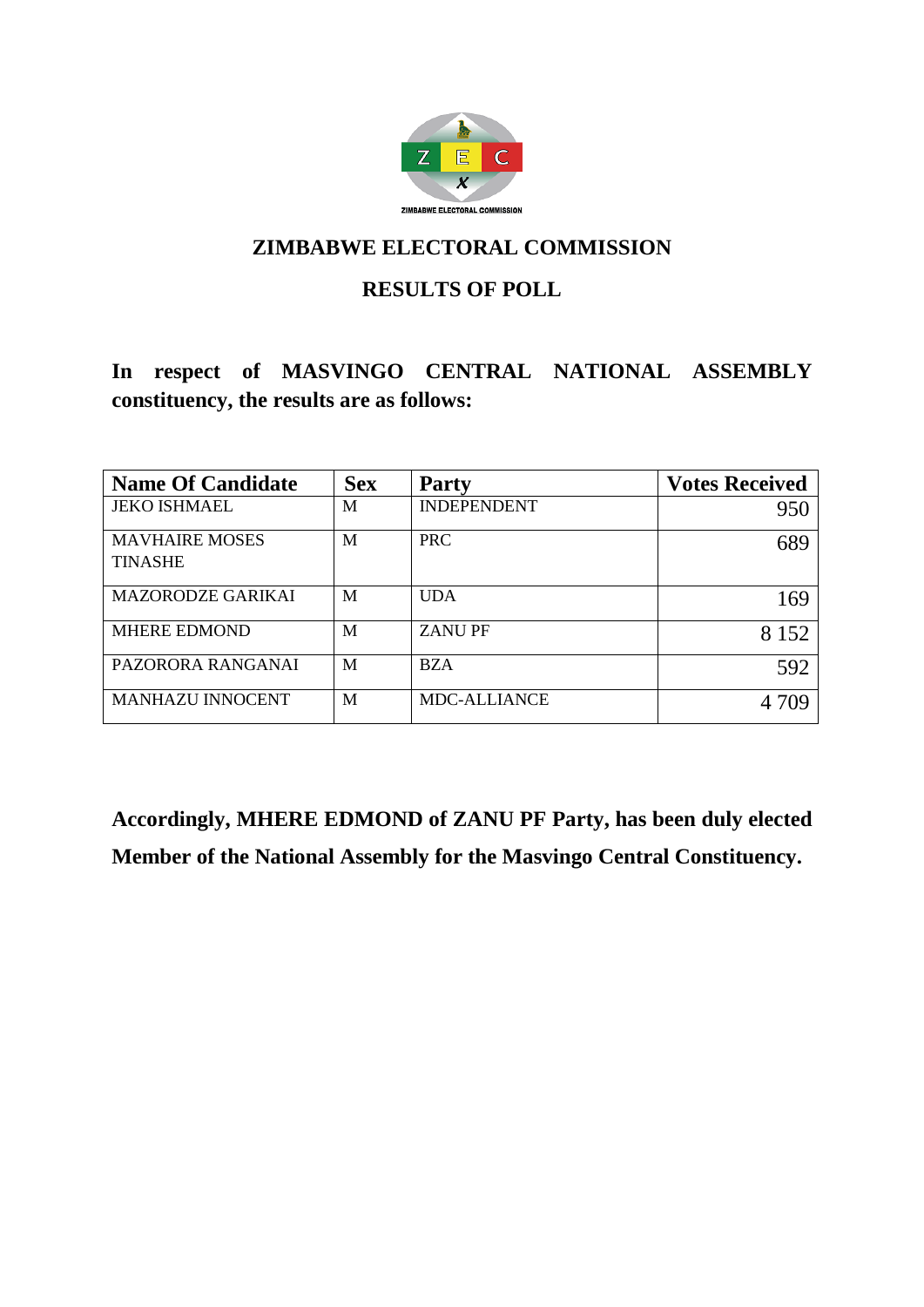

### **Parliamentary Election 2018**

### **RESULTS OF POLL**

#### **In respect of Masvingo North constituency, the results are as follows:**

| <b>Name Of Candidate</b> | <b>Sex</b> | <b>Party</b>   | <b>Votes Received</b> |
|--------------------------|------------|----------------|-----------------------|
| Bgwende Tanaka Last      | М          | <b>PRC</b>     | 348                   |
| <b>Chigome Stanley</b>   | M          | <b>RPZ</b>     | 251                   |
| Chinhema Emily           | F          | MDC T          | 654                   |
| Makwara Pepukai Martin   | M          | <b>ZIPP</b>    | 221                   |
| Marapira Davison         | M          | <b>ZANU PF</b> | 11 906                |
| <b>Masocha Progress</b>  | M          | MDC-Alliance   | 3 3 5 5               |
| Muchuchuti Fortune       | M          | <b>UDA</b>     | 49                    |
| Mudzikisi Jerry Pascal   | M          | Independent    | 2442                  |

**Accordingly, MARAPIRA DAVISON of ZANU PF Party, has been duly elected Member of the National Assembly for the Masvingo North Constituency.**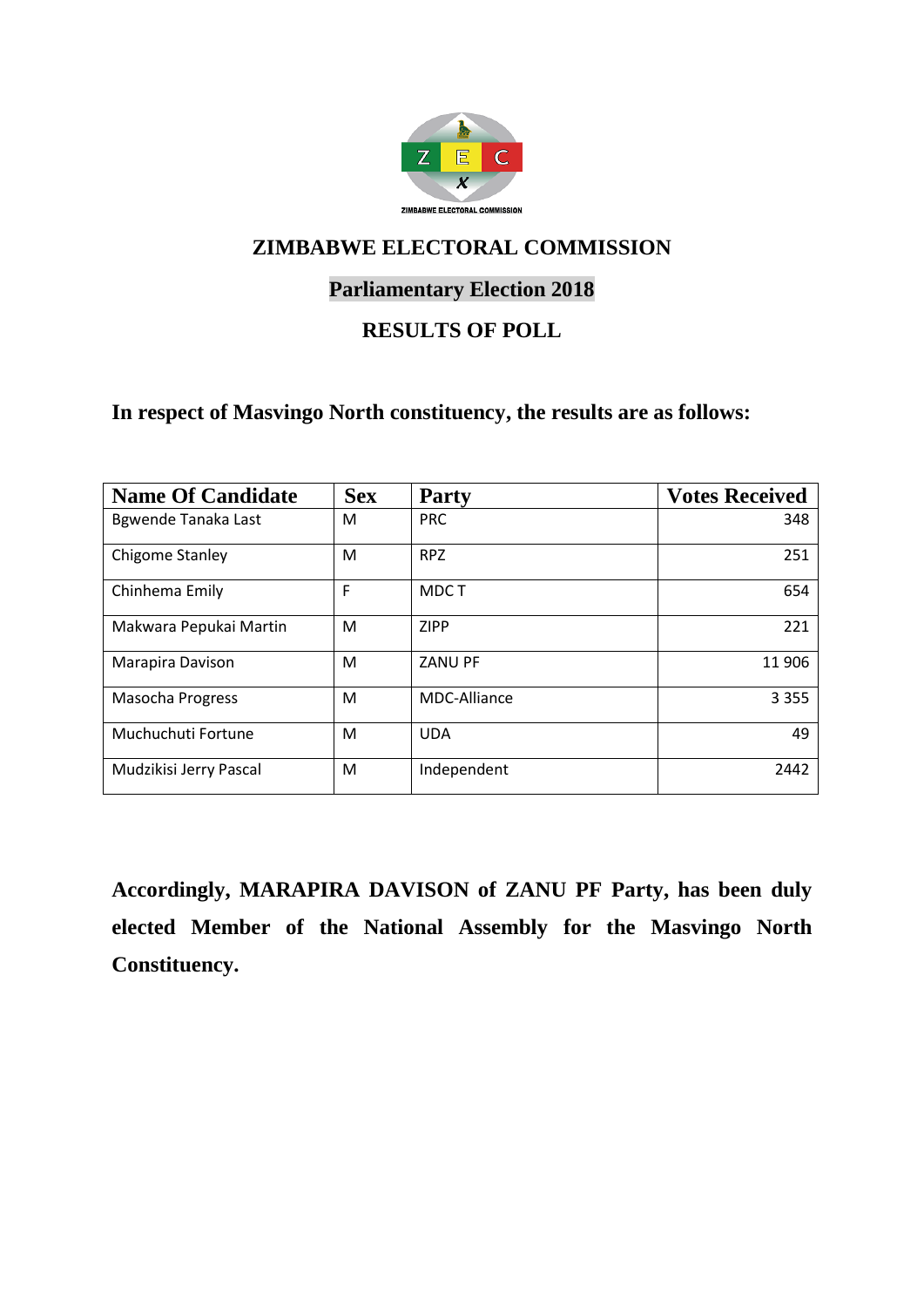

### **RESULTS OF POLL**

### **In respect of MASVINGO SOUTH constituency, the results are as follows:**

| <b>NAME OF CANDIDATE</b>  | <b>SEX</b> | <b>PARTY</b>  | <b>VOTES RECEIVED</b> |
|---------------------------|------------|---------------|-----------------------|
| Haruchenjerwi Action      | M          | Independent   | 815                   |
| Mabvuure Knowledge        | M          | <b>BZA</b>    | 500                   |
| Makota Justin             | M          | MDC-Alliance  | 2 3 5 3               |
| <b>Maronge Claudios</b>   | M          | <b>ZANUPF</b> | 9 2 2 8               |
| <b>Matongo Lovemore</b>   | М          | MDC-Alliance  | 1 4 4 3               |
| Mayhaire Tawanda Lawrence | M          | <b>PRC</b>    | 2 5 4 5               |
| Senda Simon               | М          | <b>UDA</b>    | 141                   |

**Accordingly, MARONGE CLADIOUS of ZANU-PF Party, has been duly elected Member of the National Assembly for the MASVINGO SOUTH Constituency.**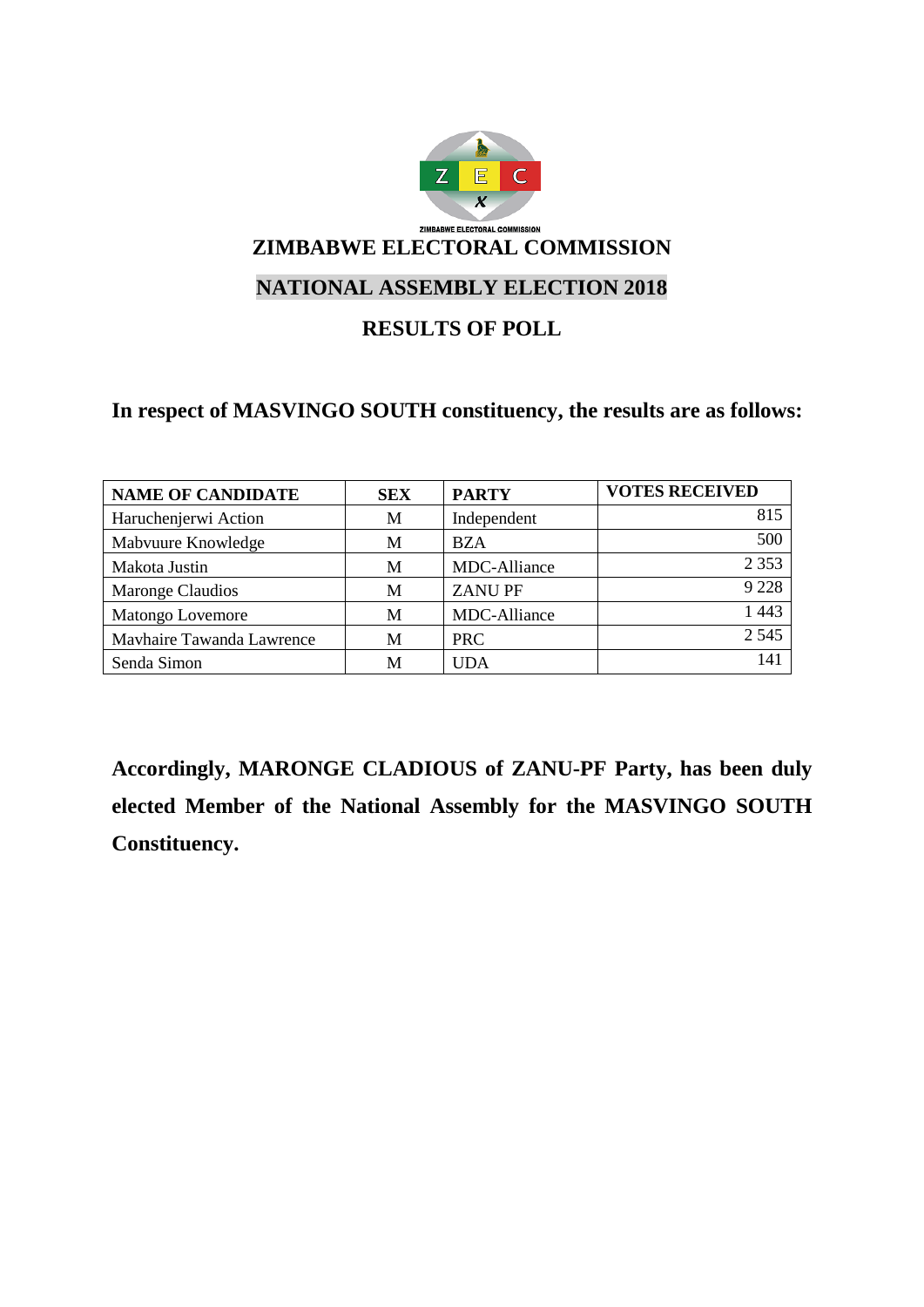

### **Parliamentary Election 2018**

### **RESULTS OF POLL**

#### **In respect of Masvingo Urban constituency, the results are as follows:**

| <b>Name Of Candidate</b>   | <b>Sex</b> | <b>Party</b>               | <b>Votes Received</b> |
|----------------------------|------------|----------------------------|-----------------------|
| Chapfudza Sam              | M          | Independent                | 2 0 0 9               |
| Chevure Lovemore           | M          | United Democratic Alliance | 316                   |
| Makaranga Hellen           | F          | <b>PPPZ</b>                | 89                    |
| Mazarire Taguma Benjamin   | M          | <b>ZANU PF</b>             | 12 637                |
| Munhuweyi Phillip Nyeberah | M          | MDC T                      | 2051                  |
| Nyakurita Francis Samuel   | M          | <b>PRC</b>                 | 162                   |
| Nyashanu Paul              | M          | Independent                | 107                   |
| Nyokanhete Jacob           | M          | MDC-Alliance               | 17451                 |
| Taderera Michael           | M          | <b>NPF</b>                 | 196                   |

**Accordingly, NYOKANHETE JACOB of MDC-ALLIANCE Party, has been duly elected Member of the National Assembly for the MASVINGO URBAN Constituency.**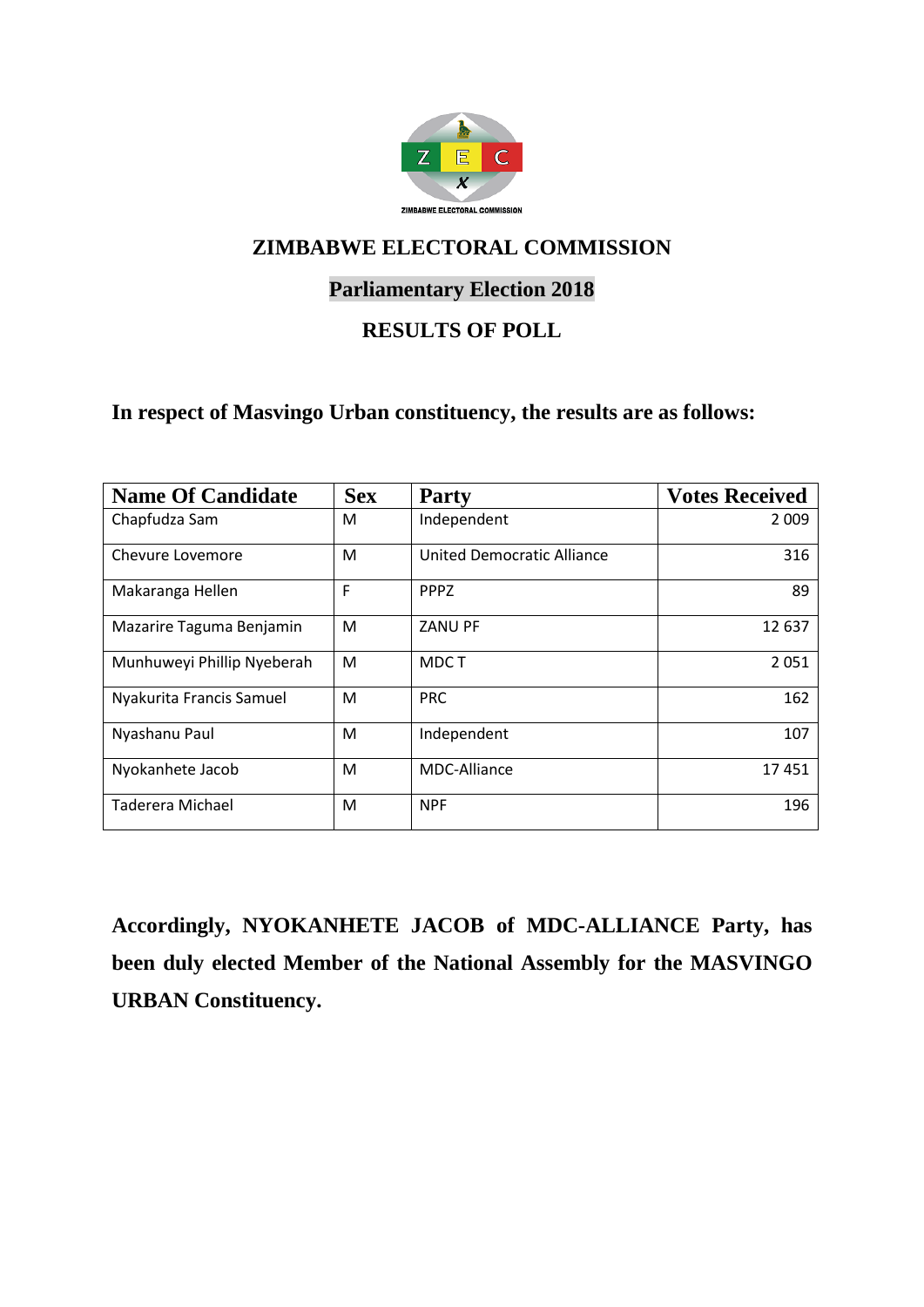

### **NATIONAL ASSEMBLY ELECTION 2018**

### **RESULTS OF POLL**

**In respect of MASVINGO WEST constituency, the results are as follows:**

| <b>Name Of Candidate</b> | <b>Sex</b> | <b>Party</b>        | <b>Votes Received</b> |
|--------------------------|------------|---------------------|-----------------------|
| Chadzamira Ruvai Ezra    | M          | <b>ZANUPF</b>       | 9212                  |
| Madzivire Rosiwita       | F          | <b>MDC-Alliance</b> | 4694                  |
| Makusha Henry            | M          | <b>PRC</b>          | 290                   |
| <b>Masyosvere Thomas</b> | M          | MDC T               | 879                   |
| Mharadza Tachiona        | M          | Independent         | 887                   |
| Mutarisi Daniel          | M          | Independent         | 231                   |
| Shiri Abraham            | M          | <b>MRP</b>          |                       |

**Accordingly, CHADZAMIRA RUVAI EZRA of ZANU-PF Party, has been duly elected Member of the National Assembly for the MASVINGO WEST Constituency.**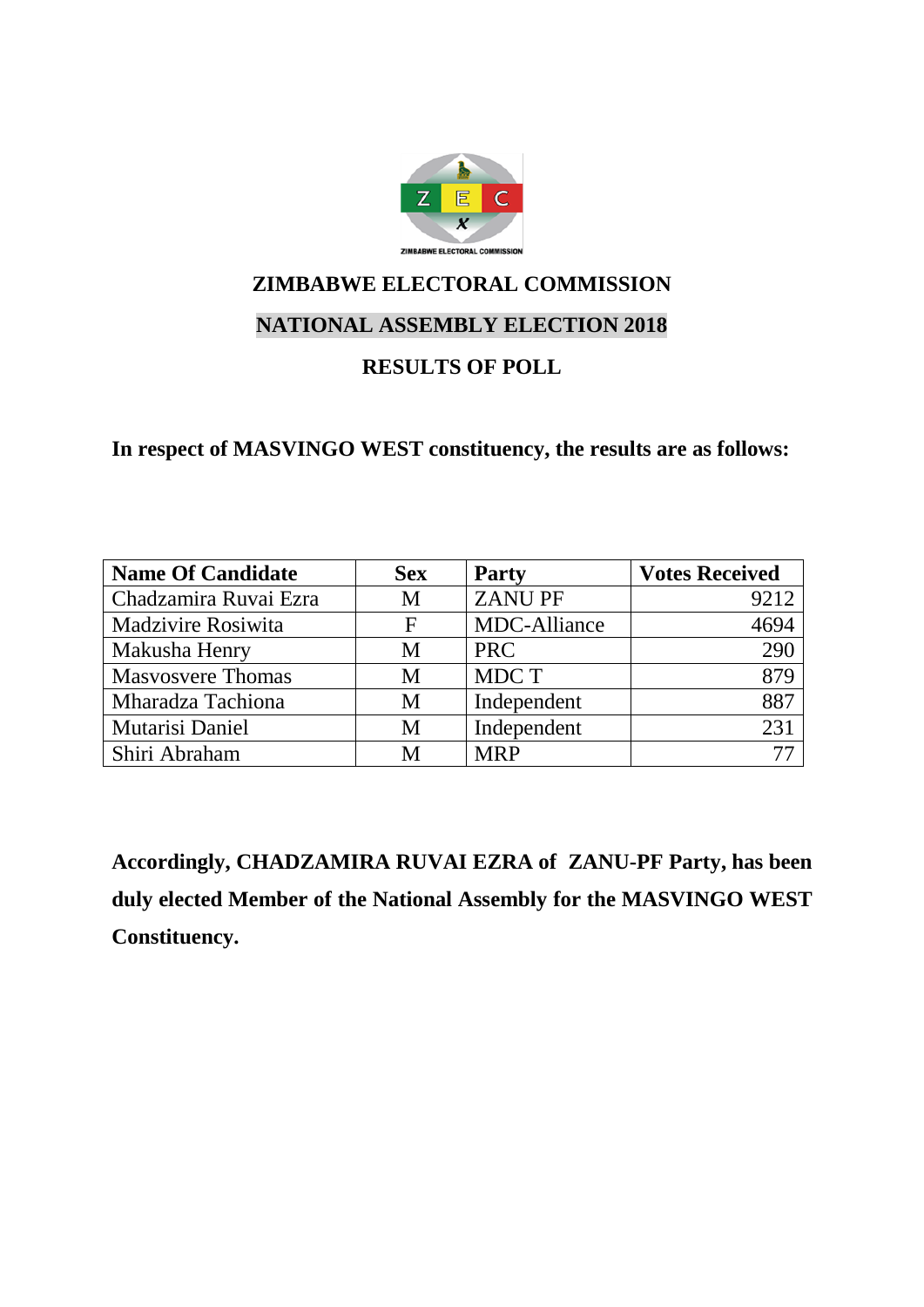

### **NATIONAL ASSEMBLY ELECTION 2018**

### **RESULTS OF POLL**

**In respect of MWENEZI EAST constituency, the results are as follows:**

| <b>Name Of Candidate</b> | <b>Sex</b> | <b>Party</b>        | <b>Votes Received</b> |
|--------------------------|------------|---------------------|-----------------------|
| Bhasikiti-Chuma          |            |                     | 3574                  |
| Kudakwashe               | М          | <b>MDC-Alliance</b> |                       |
| <b>Omar Joosbi</b>       | Μ          | <b>ZANU PF</b>      | 22 9 26               |
| Mashora Josiya           | М          | <b>ZIPP</b>         | 511                   |
| Mhango Turner            | Μ          | Free Zim Congress   | 317                   |

**Accordingly, OMAR JOOSBI of ZANU-PF Party, has been declared duly elected Member of the National Assembly for the MWENEZI EAST Constituency.**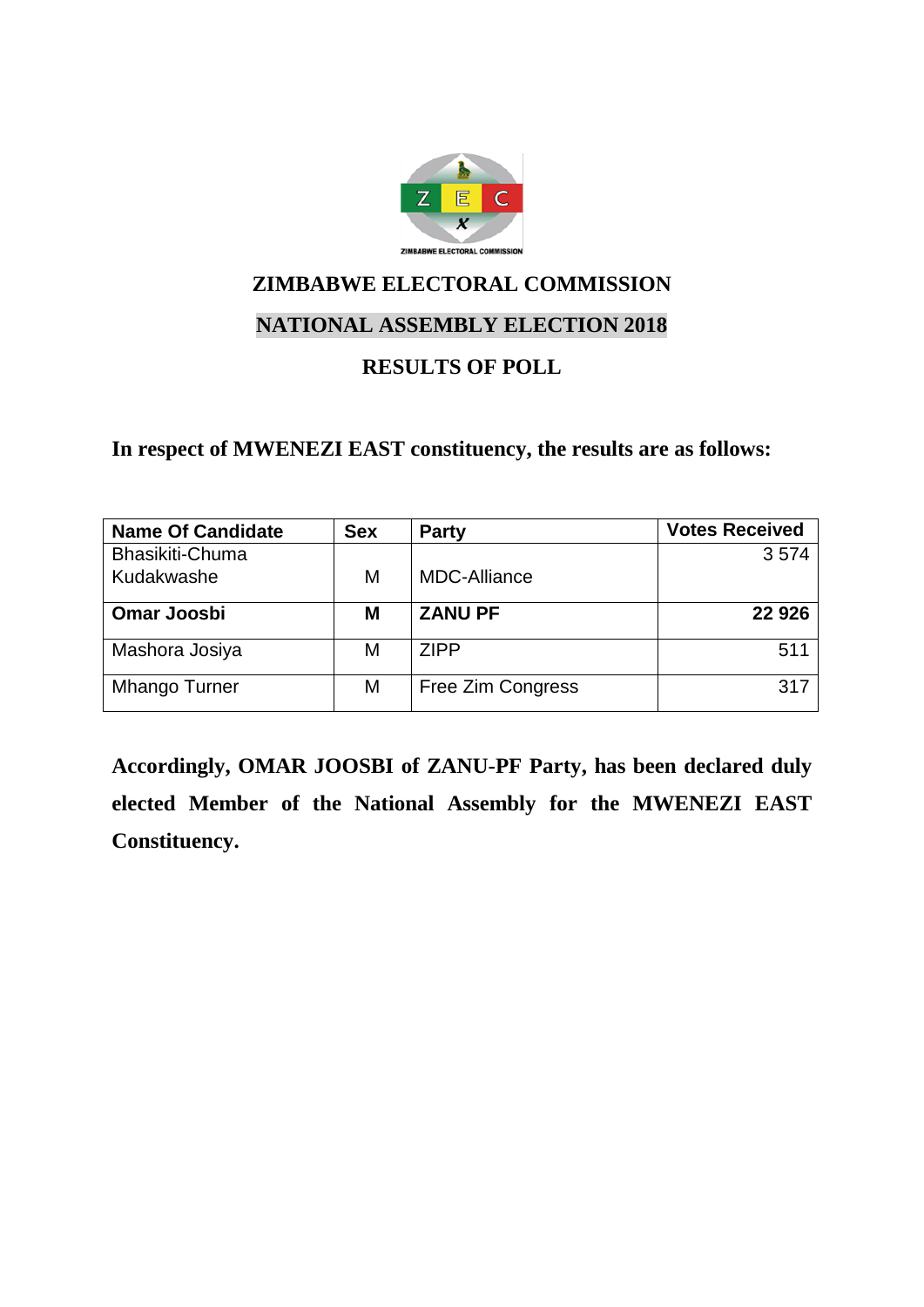

### **Parliamentary Election 2018**

### **RESULTS OF POLL**

#### **In respect of MWENEZI WEST constituency, the results are as follows:**

| <b>Name Of Candidate</b> | <b>Sex</b> | <b>Party</b>        | <b>Votes Received</b> |
|--------------------------|------------|---------------------|-----------------------|
| Dube Isau                | Μ          | Independent         | 544                   |
| Hungwe Amos              | Μ          | <b>MDC-Alliance</b> | 1 3 1 2               |
| <b>Moyo Priscilla</b>    |            | <b>ZANU PF</b>      | 23 778                |
| Zoto Tafadzwa            | Μ          | <b>RPZ</b>          | 243                   |

**Accordingly, MOYO PRISCILLA of ZANU-PF Party,has been duly elected Member of the National Assembly for the MWENEZI WEST Constituency.**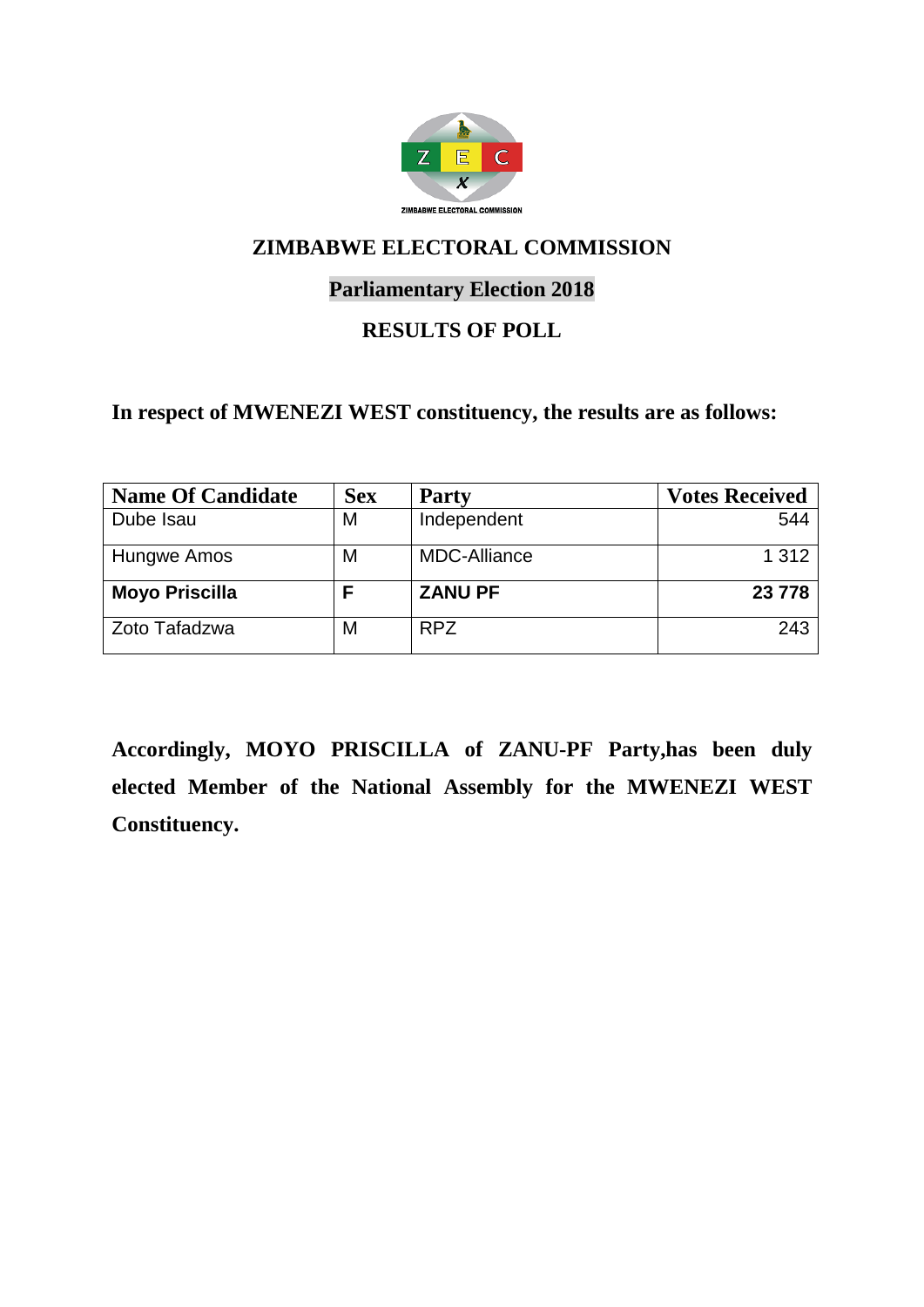

### **Parliamentary Election 2018**

### **RESULTS OF POLL**

### **In respect of ZAKA CENTRAL constituency, the results are as follows:**

| <b>Name Of Candidate</b> | <b>Sex</b> | <b>Party</b>                   | <b>Votes Received</b> |
|--------------------------|------------|--------------------------------|-----------------------|
| Chapfidza Jefry          | M          | <b>Build Zimbabwe Alliance</b> | 421                   |
| Chinoputsa Lovemore      | M          | <b>MDC-Alliance</b>            | 6940                  |
| Mangoyo Evelyn           |            | <b>PRC</b>                     | 140                   |
| <b>Svuure Davison</b>    | M          | <b>ZANU PF</b>                 | 11 784                |

**Accordingly, SVUURE DAVISON of ZANU-PF Party, has been duly elected Member of the National Assembly for the ZAKA CENTRAL Constituency.**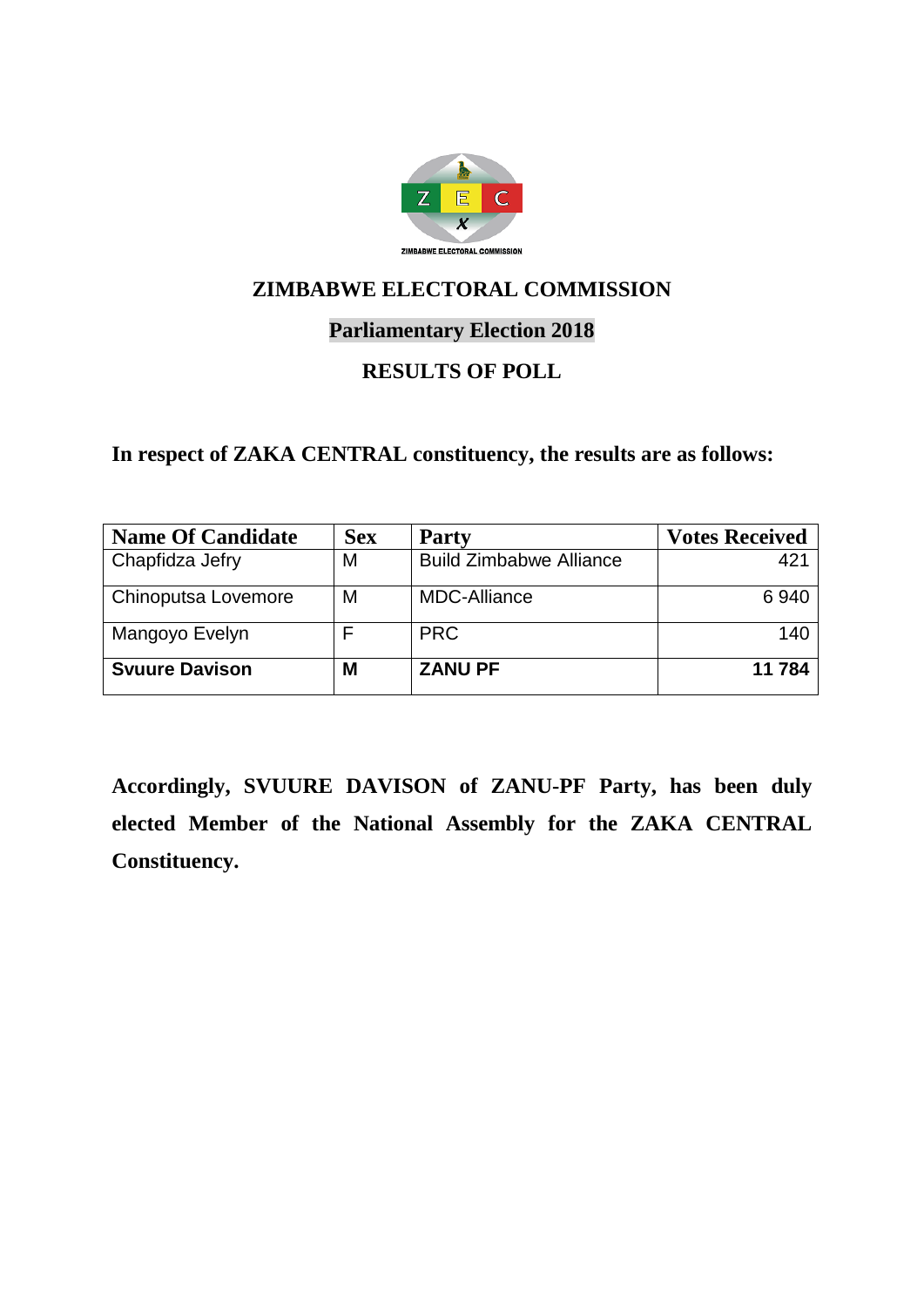

### **Parliamentary Election 2018**

### **RESULTS OF POLL**

#### **In respect of ZAKA EAST constituency, the results are as follows:**

| <b>Name Of Candidate</b>       | <b>Sex</b> | <b>Party</b>        | <b>Votes Received</b> |
|--------------------------------|------------|---------------------|-----------------------|
| <b>Chavarika Clemence</b>      | М          | <b>NCA</b>          | 280                   |
| Gumbi James                    | М          | <b>MDC-Alliance</b> | 3804                  |
| Gumbwanda Katson<br>Ringirisai | M          | <b>ZANU PF</b>      | 8855                  |
| Ngirivani Tavengwa             | М          | <b>PRC</b>          | 165                   |
| Nyuni Patrick                  | M          | <b>ZIPP</b>         | 77                    |

**Accordingly, GUMBWANDA KASTON RINGIRISAI of ZANU-PF Party, has been duly elected Member of the National Assembly for the ZAKA EAST Constituency.**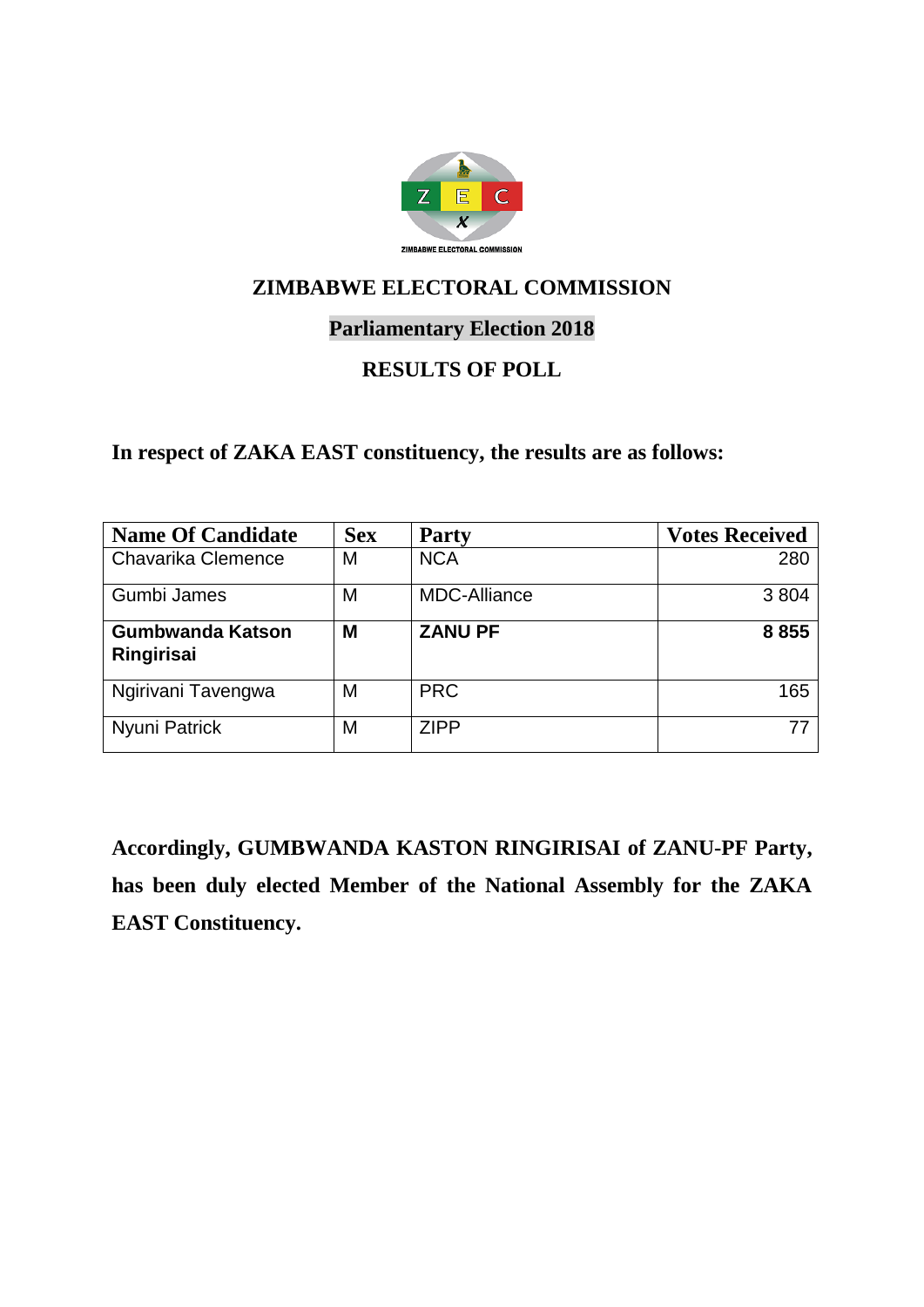

### **Parliamentary Election 2018**

# **RESULTS OF POLL**

### **In respect of ZAKA NORTH constituency, the results are as follows:**

| <b>Name Of Candidate</b>   | <b>Sex</b> | <b>Party</b>                    | <b>Votes Received</b> |
|----------------------------|------------|---------------------------------|-----------------------|
| Darikayi Naboth            | М          | <b>PRC</b>                      | 455                   |
| Mahenga Herbert<br>Tinashe | M          | Independent                     | 259                   |
| <b>Mavenyengwa Robson</b>  | M          | <b>ZANU PF</b>                  | 10 570                |
| Mupindu Simon              | M          | <b>MDC-Alliance</b>             | 5 5 0 8               |
| Mutimhairi Modrack         | M          | <b>UDA</b>                      | 118                   |
| Peter John                 | M          | <b>MDCT</b>                     | 307                   |
| <b>Riekert Phionah</b>     | F          | <b>National Patriotic Front</b> | 1 0 1 7               |
| <b>Toruvanda Prichard</b>  | M          | <b>ZIPP</b>                     | 124                   |

**Accordingly, MAVENYENGWA ROBSON of ZANU-PF Party, has been duly elected Member of the National Assembly for the ZAKA NORTH Constituency.**